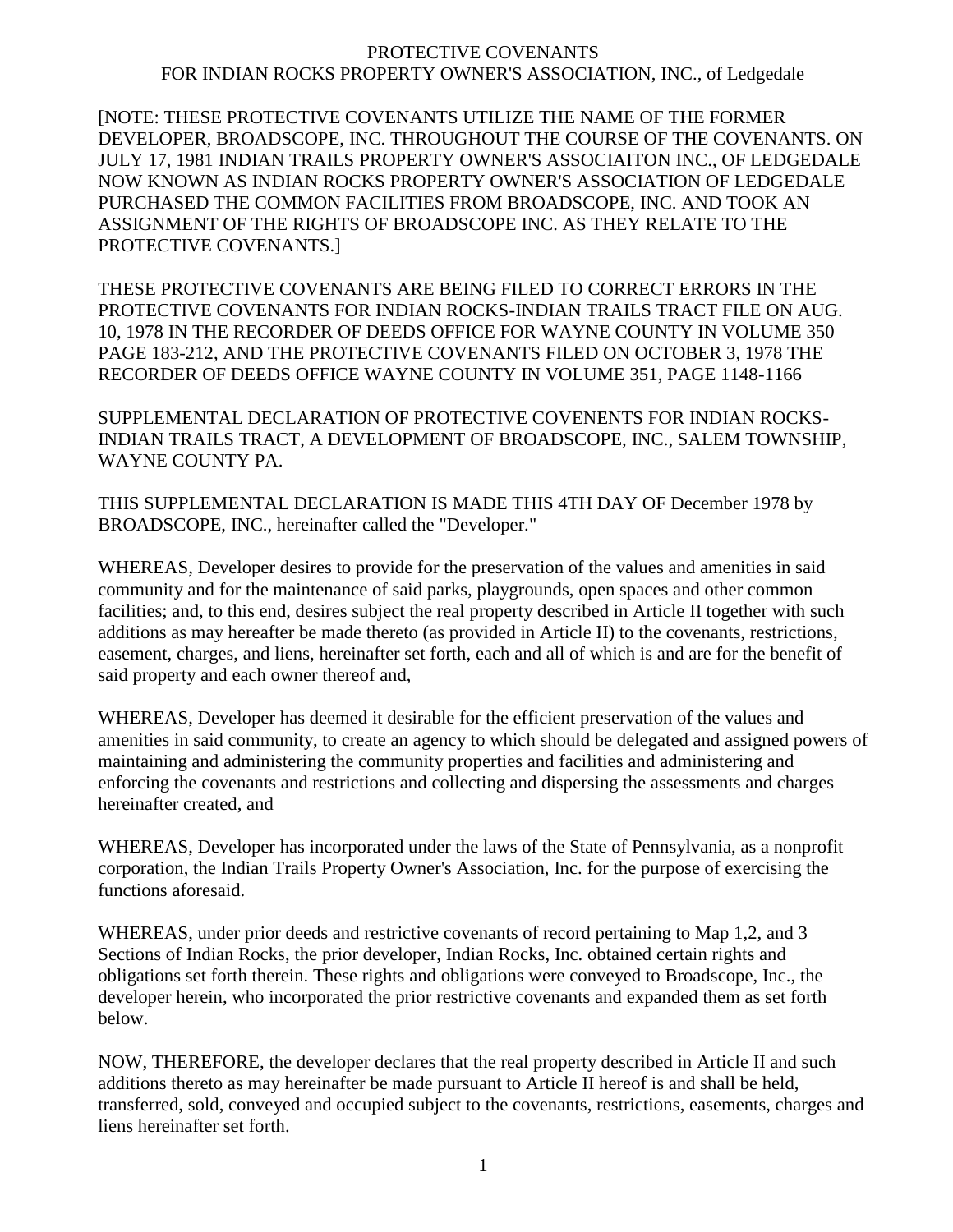# ARTICLE I

Section 1.

The following words when used in this Supplemental Declaration or any future Supplemental Declaration shall have the following meanings:

(a) "Association" shall mean and refer to the Indian Trails Property Owners Association Inc., its successors and assigns, and The Property Owners Association referred to in prior deeds or Schedules of Restrictions of record pertaining to Map 1,2, and 3 Sections of Indian Rocks.

(b) "The Properties" shall mean and refer to all such existing properties and additions thereto, as are subject to this Supplemental Declaration or any future Supplemental Declaration under the provisions of Article II, hereof or shown on the Subdivision Plans recorded previously of "Bear Tract", "Tanner's Point", and "Five Mile Tract", as subdivisions of Indian Rocks, Inc.

(c) "Common Properties" shall mean and refer to utilities, amenities, personal property and those areas of land shown on any recorded subdivision plat of the Properties and/or intended to be devoted to the common use and enjoyment of the owners of The Properties.

(d) "Lot" shall mean and refer to any plot of land shown upon any recorded subdivision map of The Properties with the exception of Common Properties as heretofore defined.

(e) "Living Unit" shall mean and refer to any portion of a building situated upon The Properties designated and intended for use and occupancy as a residence by a single family individually or on a rental or time sharing basis with one or more single families.

(f)"Limited Common Properties" shall mean and refer to those areas of land so designated upon any recorded subdivision plat of The Properties intended to be devoted to the common use and enjoyment of the owners of specifically designated properties, and also those areas so designated from time to time by the Developer for the purposes aforesaid.

(g) "Private Ways, Private Roads and Private Lanes" shall mean and refer to every way of access for vehicles, which are not dedicated to the general public but are designated as either Common Properties or Limited Common Properties. The fact that a Private Way, a Private Road or a Private Lane shall be known by the name of street, road, avenue, place or other name shall in no way cause the particular way, road, or land to be public despite the fact that under general definitions are not private in nature.

(h) "Private Pathways" shall mean and refer to those ways of access not available to regular traffic and which are not dedicated to the regular public but are designated as Common Properties or Limited Common Properties, and shall include equestrian ways.

(i) "Public Streets, Public Roads, Public Ways, and Public Lanes" shall be ways of access for vehicles which are dedicated to the general public.

(j) "Utility Easements" shall mean and refer to those areas of land designated on any recorded subdivision plat of The Properties as "utility Easements", or as may be provided in or by the Supplemental Declaration, or any future Supplemental Declaration.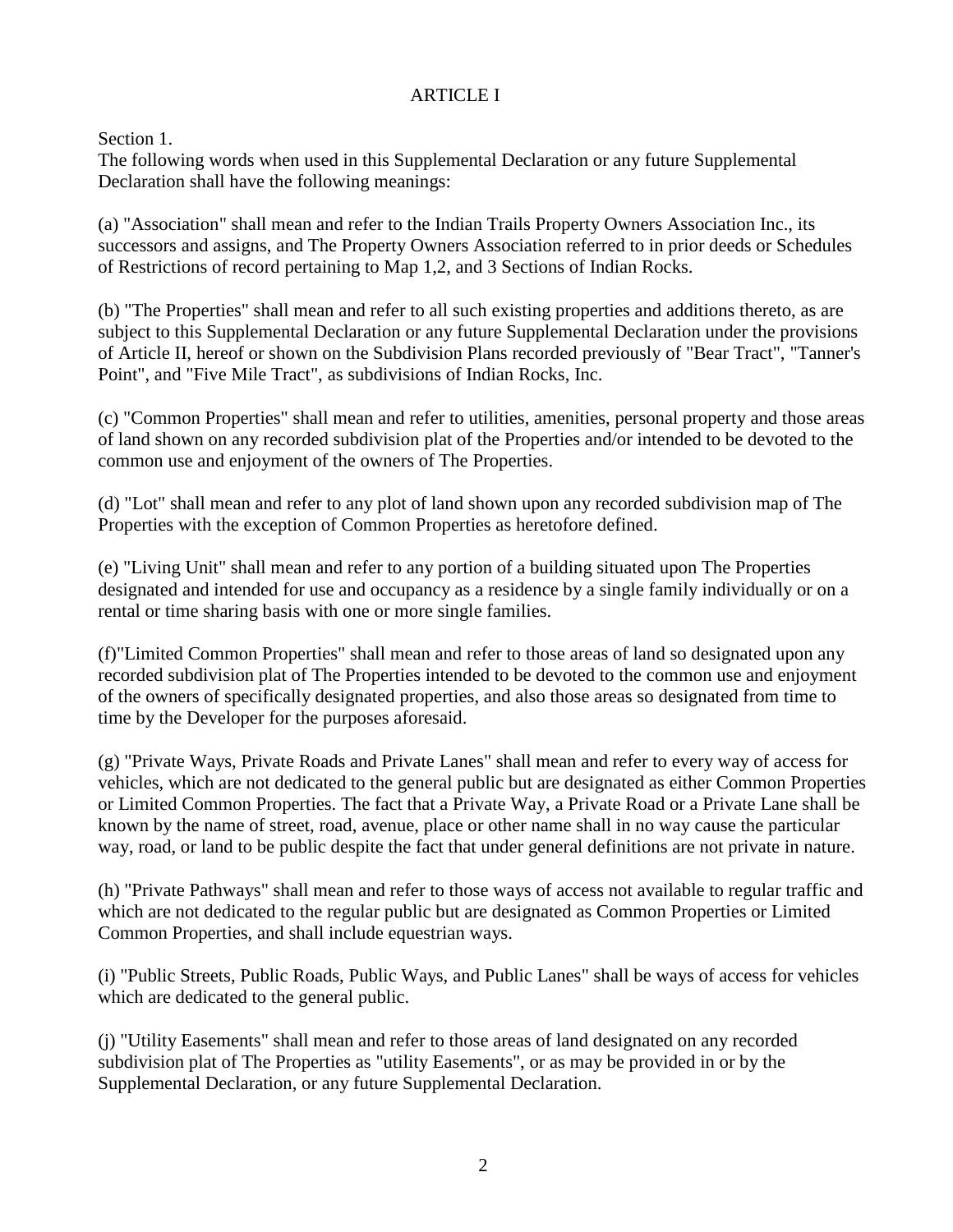(k) "Reserve Properties" shall mean and refer to those areas of land designated on any recorded subdivision plat of The Properties as "Reserved Properties".

(l) "Commercial Lot" shall mean and refer to any lot so designated on any recorded subdivision plat of The Properties or as may be so designated or by this Supplemental Declaration, or any future Supplemental Declaration. The cemetery shall be considered as commercial.

(m) "Single Family Detached" shall mean and refer to any building intended for use by a single family and not attached to any other building.

(n) "Single Family Attached" shall mean and refer to any building containing two or more Living Units attached, but each Living Unit located on a separate parcel of land.

(o) "A Parcel of Land" may be less than a Lot, a single Lot or more than a Lot, or several Lots or a plot of land described by metes and bounds description.

(p) "Owner" shall mean and refer to the Developer, and any other record owner and the contract purchaser from the Developer, whether one or more persons or entities, of the fee simple title to any Lot or Living Unit situated upon the properties, but shall not mean and refer to any morgagee unless and until such mortgage has acquired title pursuant to foreclosure or any proceedings in lieu of foreclosure.

(q) "Member" shall mean and refer to all those owners who are members of Indian Trails Property Owners Association, Inc.

(r) "Associate Member" shall mean and refer to those persons or entities who are associated members of the Association as provided in Article III, Section 3 hereof.

(s) "Household" shall mean and refer to those who dwell under the same roof and constitute a family.

(t) "Architectural Review Committee" shall mean a committee of persons, which shall be appointed by the Developer, or its assigns for the purpose of approval or disapproval of improvements as more specifically set forth herein.

# ARTICLE II

# Properties Subject To This Declaration: Additions Thereto

Section 1. Existing Property

The real property which is, and shall be held, transferred, sold, conveyed and occupied subject to the Supplemental Declaration is located and situated in the Township of Salem, County of Wayne, and Commonwealth of Pennsylvania, as more specifically set forth by the subdivision plans recorded in the Recorder of Deeds Office in and for Wayne County, Pennsylvania, in Map Book 16, Page 103, Map Book 16, Page 64; and Map book 17, Page 40 and known as Indian Trails Tract of Indian Rocks Development.

Section 2. Additions To Existing Property.

Additional lands of the Developer situated in Wayne County, Pennsylvania, may become subject to the Supplemental Declaration in the following manner:

(a) Additions in Accordance with a General Plan of Development. The Developer, its successors and assigns, shall have in future stages of the development the right but not the obligation to bring within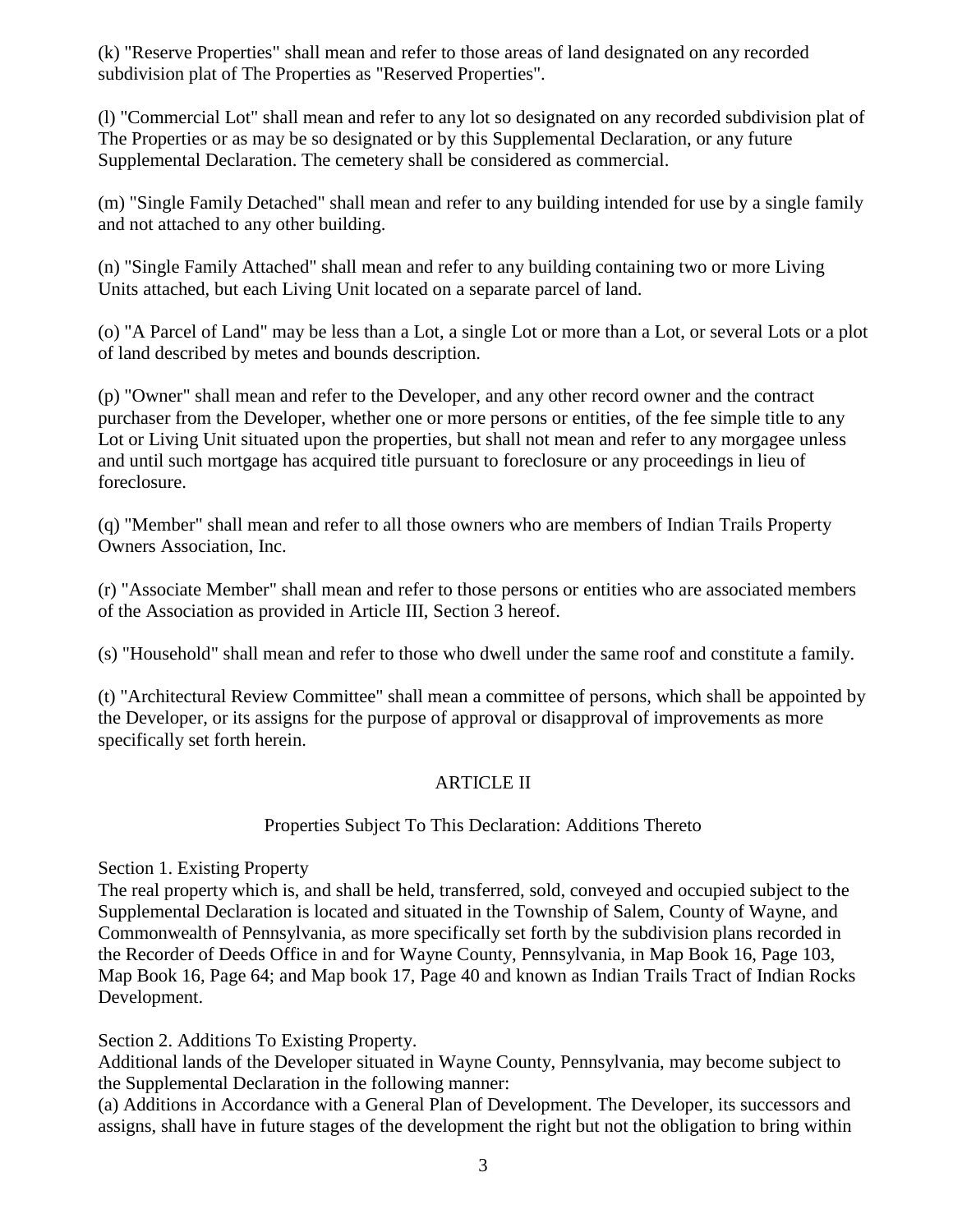the plan of these Supplemental Declaration additions properties, regardless of whether or not said properties are presently owned by the developer. UNDER NO CIRCUMSTANCES shall this Supplemental Declaration or any future Supplemental Declaration or such General Plan bind The Developer, its successors and assigns, to make the proposed additions or to adhere to the Plan in any subsequent development of land shown upon such General Plan or in anywise preclude the Developer its successors and assigns, from conveying the lands included, in the General Plan, free and clear of such Plan, as well as free and clear of this Supplemental Declaration or any future Supplemental Declaration.

 (b) The Additions authorized hereunder shall be made by filing of record Supplemental Declaration of Covenants and Restrictions with respect to additional property which shall extend the plan of the covenants and restrictions of this Supplemental Declaration to such property, and the Owners, including the Developer, of Lots and Living Units in such additions shall immediately be entitled to all privileges herein provided.

(c) Such Supplemental Declaration may contain such complimentary additions and modifications of the covenants and restrictions contained in this Supplemental Declaration, as may be necessary to reflect the different character, if any, of the added properties as are not consistent with the plan of this Supplemental Declaration. In no event, however, shall such Supplemental Declaration materially revoke, modify and add to the covenants established by this Supplemental Declaration as to the lots sols at the time of the filing of the Supplemental Declaration.

### Section 3. Additions limited to Developer.

No one other than the Developer, its successors and assigns, shall have the right to subject additional lands to the covenants and restrictions contained in this Supplemental Declaration, unless the Developer, its successors and assigns, shall indicate herein or in writing to the Association that such additional lands may be included hereunder.

#### Section 4. Mergers

Upon a merger or consolidation of the Association with another association as provided by law, its properties, rights and obligations may, by operation of law be transferred to another surviving or consolidated association or alternatively, the property rights and obligation of another association may, by operation of the law be added to the properties, rights and obligations of the Association as a surviving corporation pursuant to a merger. The surviving or consolidated association may administer the covenants and restrictions established by this Supplemental Declaration within the Properties together with the covenants and restrictions established upon any other properties as one scheme. No such merger or consolidation however shall affect any material revocation, change or addition to the covenants established by this Supplemental Declaration within the Property except as hereinafter provided.

# ARTICLE III

Membership and Voting Rights in the Association

Section 1. Membership.

The Developer, its successors and assigns, shall be a member of the Association so long as it shall be the record owner of a fee, or an undivided fee, interest in any Lot or Living unit which is subject by covenants of record to being assessed by the Association, even though such assessment has not yet commenced, and the Developer shall also be a member until it is paid in full for every such Lot or Living Unit which it shall sell. Also, every person or entity who is a record owner of a fee or undivided fee or interest in any Lot or Living Unit which is subject by covenants of record to being assessed by the Association and who shall have paid the developer in full for the purchase price of the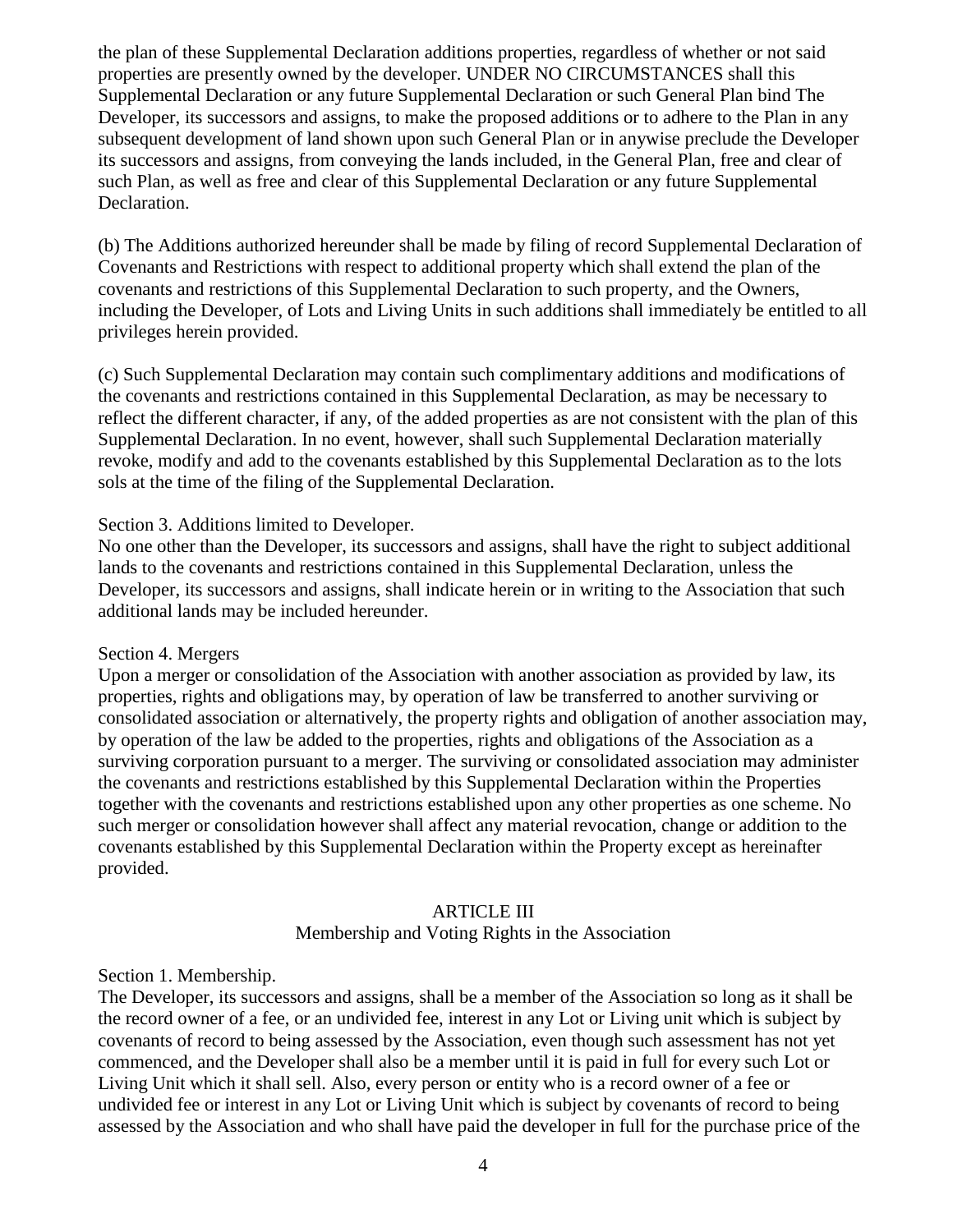Lot or Living Unit, shall be member of the association, provided that any such person or entity (except the Developer) who holds such interest merely as security for the performance of an obligation shall not be a member.

NOTE- [THERE ARE NO LONGER ANY CLASS B MEMBERS IN THE ASSOCIATION. THE DEVELOPER BROADSCOPE INC., GAVE UP THIS RIGHT BY A WRITTEN AGREEMENT WITH THE ASSOCIATION IN JUNE 1988. PURPOSE OF THIS CHANGE WAS TO ALLOW THE PROPERTY OWNERS IN THE DEVELOPMENT TO CONTROL, BY VOTE, THE AFFAIRS OF THE ASSOCIATION.]

### Section 2. Voting Rights.

The Association shall have two classes of voting membership:

Class A. Class A member shall be all those persons or entities as defined in Section 1 with the exception of the Developer who have paid the Developer or an assignee of the Developer in full for the purchase price of a Lot or Living Unit. Class A members shall be entitled to one vote for each Lot or Living Unit in which they hold the interest required for membership in Section 1. When more than one person holds such interest or interests in any Lot or Living Unit, the vote for such Lot or Living Unit shall be exercised as they amongst themselves determine, but in no event shall more than one vote be cast with respect to any such Lot or Living Unit.

Class B. Class B member shall be the Developer. The Class B member shall be entitles to seven hundred votes for each Lot or Living Unit, covenants of record to being assessed by the Association, even though such assessment has not yet commenced, and the Developer shall also be a member until such time it shall cease to be a record owner, and have paid in full for the purchase price of a Lot or Living Unit. The Developer shall continue to have the right to cast votes as aforesaid (seven hundred for each Lot or Living Unit) even though it may have contracted to sell the Lot or Living Unit or may have same under a mortgage or deed of trust. For purposes of de terming the votes allowed under this section, when Living Units are counted, the Lot or Lots upon which such Living Units are situated shall not be counted. Provided, however, that the Class B membership shall cease and be converted to Class A membership when the total votes outstanding in the Class A membership equal the total votes outstanding in the Class B membership.

#### Section 3. Associate Members.

Every person or entity who has entered into a contract of purchase with the Developer covering a Lot or Living Unit which is subject by covenants or record to being assessed by the Association and who has not paid the Developer in full for the purchase price of the Lot or Living Unit shall be an associate member of the Association. Also every person every person or entity who has entered into a contract with the Developer to lease, or for a right to use or timesharing either un an undivided interest in the fee basis or internal ownership, or vacation license, shall be an associate member of the Association. An associate member shall be entitled to all the privileges of a member except the right to vote in the election of directors, or on any other matters. Recession of a contract of purchase, lease, time share, license etc., by Developer for any reason shall terminate the associate membership. Other persons living in other sections of the Indian Rocks Development, e.g. Bear Tract, Tanners Point, Five Mile Tract, etc., may become associate members upon application to Indian Trails Property Owners Association and approved by its Board of Directors of said membership.

Section 4. Members and associate members are limited as to the easement of enjoyment of the common properties, with the exception of ways of access for vehicles, in Article IV of this declaration, and the attention of each member if specifically called to the limitation appearing in Article IV, Section 3 (f).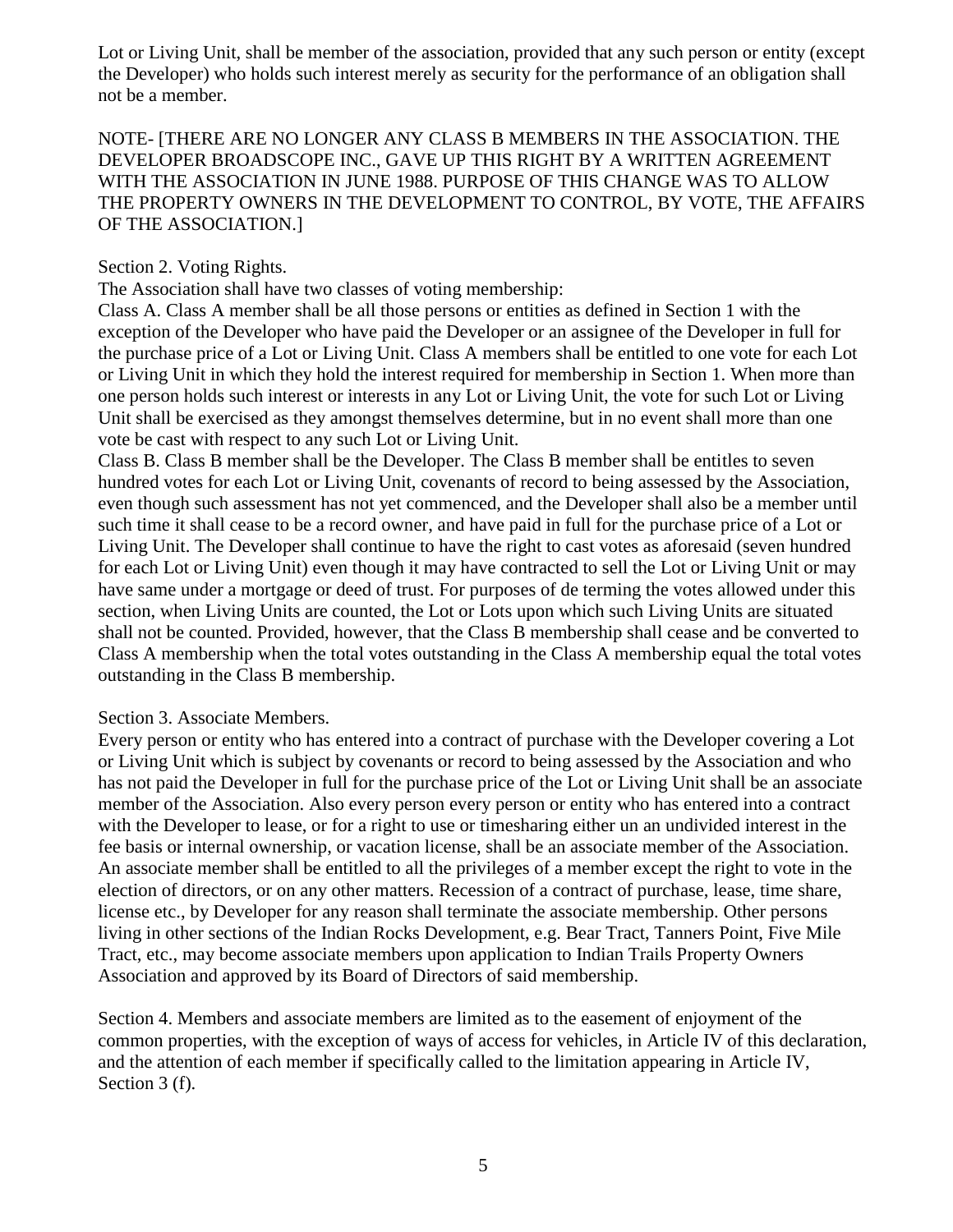NOTE-[ON FEBRUARY 25 1986, JUDGE ROBERT J. CONWAY, PRESIDING JUDGE IN WAYNE COUNTY, SIGNED AN ORDER IN A DECLARATORY JUDGEMENT ACTION WHICH PROVIDED, INTER ALIA, THAT ALL PROPERTY OWNERS IN THE DEVELOPMENT OF INDIAN ROCKS ARE TO BE TREATED ON AN EQUAL BASIS, REGARDLESS OF WHETHER A PROPERTY OWNER OWNS A LOT IN SECTION 1,2,3, TANNERS POINT, BEAR TRACT, AND FIVE MILE CREEK. REFER TO NO. 131-CIVIL-1985 WAYNE COUNTY.]

#### ARTICLE IV

#### Property Rights of the Common Properties

Section 1. Members and Associate Members' Easement of Enjoyment Subject to the provisions of Article III hereof and Section 3 of this Article IV, every, member and associate member, so long as the associate membership shall continue, shall have a right and easement of enjoyment in and to the Common Properties, and such easement shall be appurtenant to and shall pass with the title to every Lot or Living Unit.

Section 2. Title to Common Properties.

The Developer may convey, assign, set over or give the Common Properties to the Association in whole or in part at any time it desires and the Association must accept title and ownership upon a tender of said title of ownership. All expenses of said conveyance to be borne by the Association.

Section 3. Extent of Members' and Associate Members' Easements.

The rights and easements of enjoyment created hereby with the exception of the rights and easements created in Section 6 of this Article IV shall be subject to the following:

(a) the right of the Developer and/or the Association to borrow money for the purpose of constructing, improving and maintaining the Common Properties or for any other purpose and in aid thereof to mortgage said properties or execute a deed of trust or other trust instrument covering said properties; and

(b) the right of the Association to take such steps as are reasonable necessary to protect the above described properties against foreclosure; and

(c) the right of the Association to suspend the enjoyment or rights of any Member or Associate Member for any period during which any assessment, service or use charge, remains unpaid, and for any period not to exceed thirty (30) days for any infraction of its published rules and regulations; and

(d) the right of the Association to charge reasonable maintenance service or use charges, admission and other fees for the use, service and enjoyment of the Common Properties; and

(e) the right of the Association to make Common Properties available by lease or otherwise, subject to subparagraph (g) hereof another Association or class of people and to permit persons who are not automatically members or associate members subject to rules and regulations of the Association.

(f) except as to the Developer, only on household shall be entitled to the benefit of the easement of enjoyment as to the Common Properties by reason of ownership or contract of purchase of a Lot or Living Unit; the Association may enlarge the limitation aforesaid by a vote of majority of its Board of Directors; and specifically, this limitation shall not apply to private way access for vehicles; and

(g) the right of the Developer, its assigns and invitees, until all Lots and Living Units located within The Properties shall have been sold and paid for to make use of the Common Properties, at no charge to the Developer, to encourage sales; and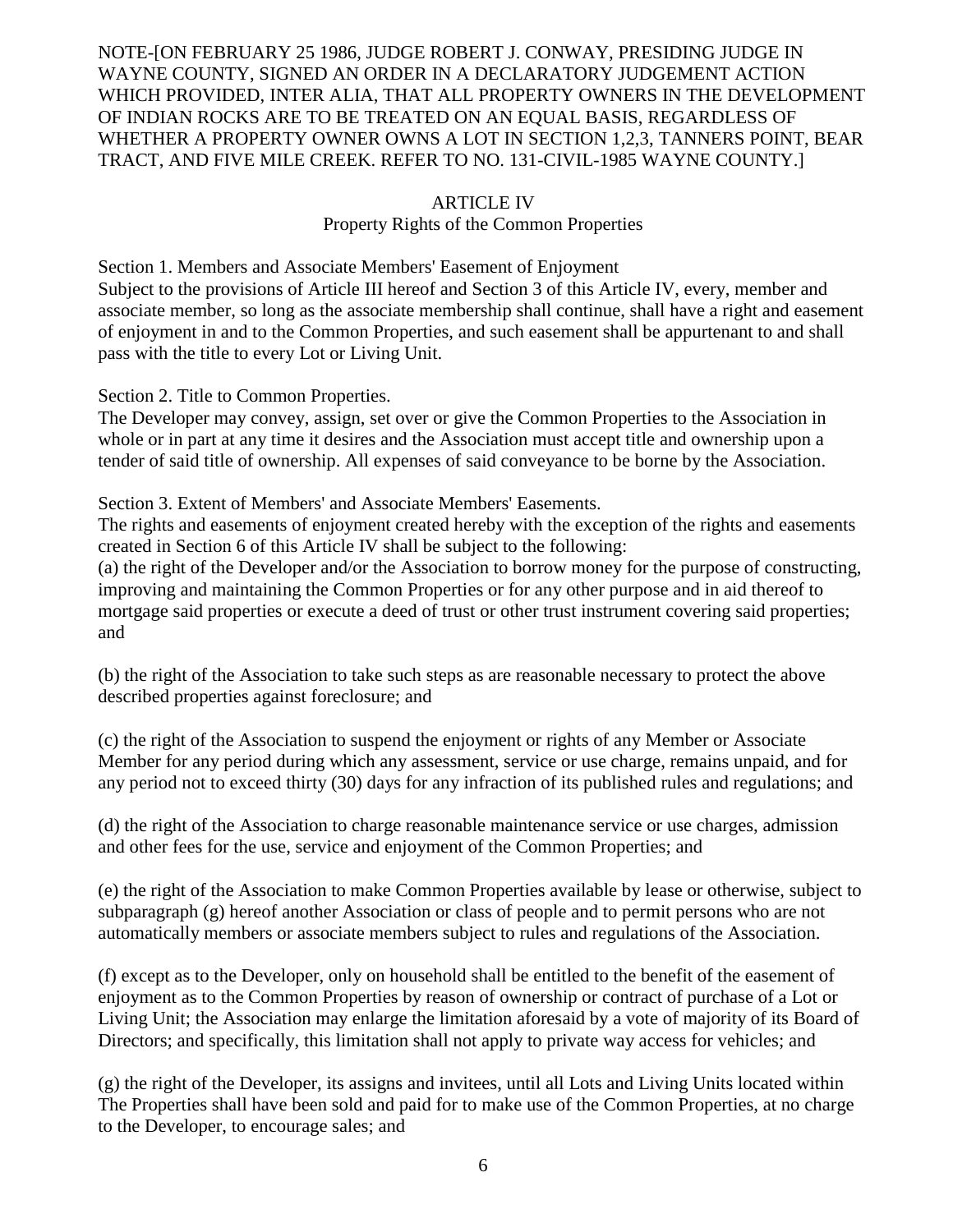(h) the right of the individual members and associate members to the exclusive use of parking spaces as provided in Section 5 hereof; and

(i) the right of the Association to dedicate or transfer all or any part of the Common Properties to any public agency, authority, or utility for such purposes and subject to such conditions as may be agreed to by the members, provided that no such dedication or transfer, determination as to the purposes or as to the conditions thereof, shall be effective unless such action shall be approved by a vote of 51% of the vote of each class of membership, and unless written notice of the proposed agreement and action hereunder is sent to every member at least (30) days in advance of any action taken.

#### Section 4. Delegation.

Any member or associate member may delegate his right of enjoyment to the Common Properties and facilities, however, that right shall be subject to Section 3 (f) of this Article IV and to published rules and regulation of the Association.

#### Section 5. Parking Rights.

Subject to reasonable rules and conditions, the Association shall maintain and designate at least one parking space conveniently located with respect to each Living Unit within a multifamily structure for which the Developer may request same and such parking space shall be for the exclusive use of members or associate members residing therein, their families and guests. The use of such space by any other member, associate member, or person may be enjoined by the Association of the members or associate members entitled thereto. The right of the exclusive use of such parking space and to its maintenance and designation by the Association shall be appurtenant to and shall pass with title to each Living Unit within the Multi-family Structure.

#### Section 6. Private Ways of Access for Vehicles.

Each owner shall have a right of ingress and egress and passage over all private ways of access for vehicles for himself, members of his household, and his guests and invitees, subject to such limitations (except such limitation shall not apply to Developer) as the Association may impose from time to time as to guests and invitees. Such right in the private ways of access for vehicles which are a part of the Common Properties shall be appurtenant subject to a right-of-way for agents, employees and officers, of Wayne County, State of Pennsylvania and any other governmental or quasi-governmental agency having jurisdiction in Indian Trails to permit the performance of their duties, including but not limited to, school buses, mail vehicles, emergency vehicles and law enforcement vehicles.

# ARTICLE V

### Property Rights Of Limited Common Properties Owners Easement of Enjoyment

#### Section 1.

A parcel of land designated by a letter shall be devoted to the common use and enjoyment of Lots and Living Units specifically designated by the addition of the same letter suffix to their Lot or Living Unit number as shown of the Subdivision Plan to the exclusion of the common use and enjoyment of other owners of the specifically designated Lots and Living Units upon the Properties. The owners specifically designated Lots and Living Units, subject to Article X hereof, shall have a right of easement of enjoyment in and to the particular Limited Common Properties and such easement shall be appurtenant to and shall pass with every such specifically designated Lot or Living Unit.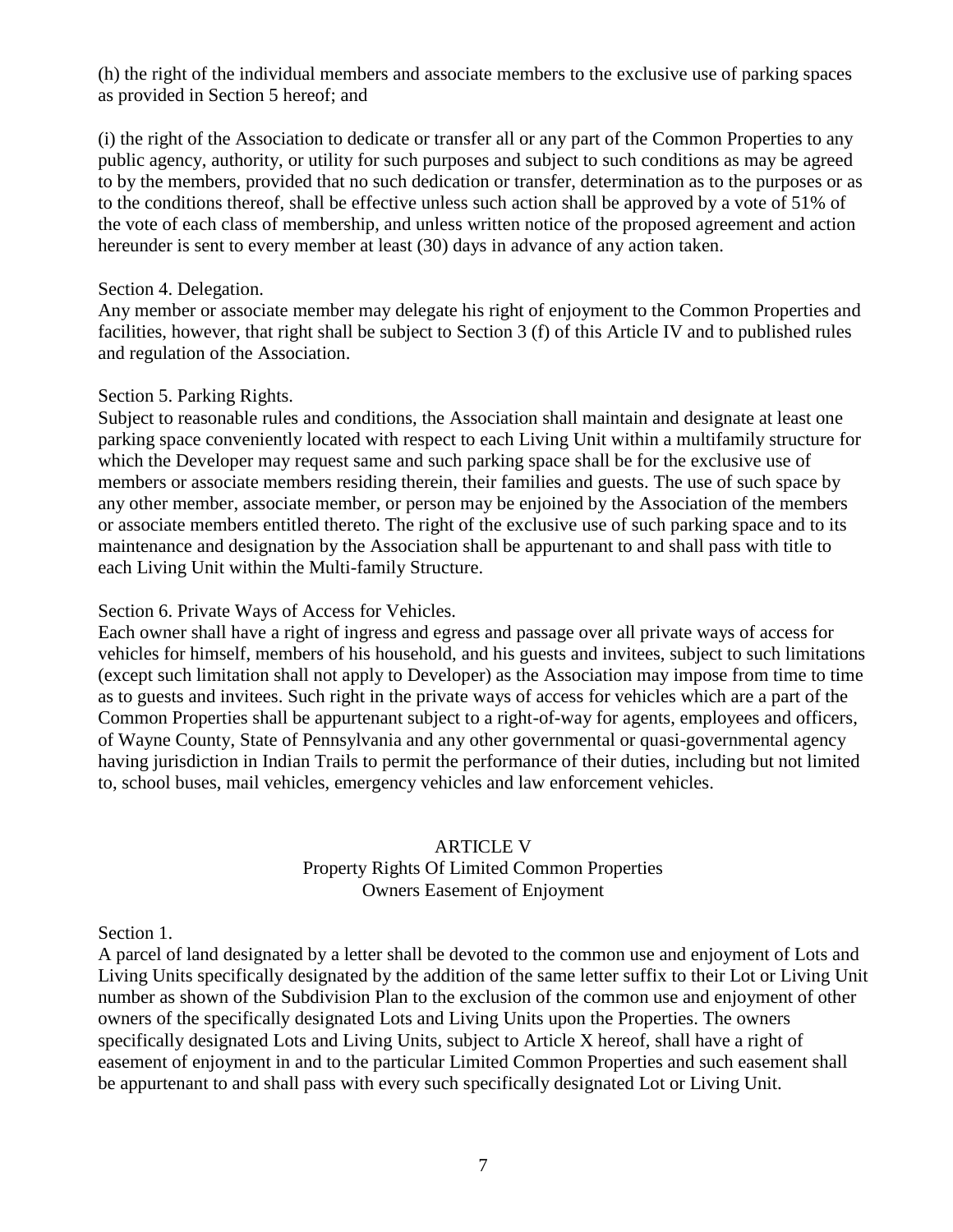Section 2. Title to Limited Common Properties.

The Developer may convey, assign, or set over the limited common properties to the Association at any time. All expenses of said conveyance to be borne by the Association.

Section 3. Maintenance Of Limited Common Properties.

The specifically designated Lots and Living Units entitled to the common use and enjoyment of the Limited Common Properties shall be assessed equally on a per lot basis for the actual cost of maintenance in accordance with Article VI, Sections 1, 2, 7, 8, 9, 10 and 11 in the same manner as though it was an annual assessment provided for in Article VI. This assessment, if any, is to be in addition to the annual assessment on the owner's individually owned Lots and Living Units.

# ARTICLE VI

# Covenant For Maintenance Assessments

Section 1. Creation of Lien and Personal Obligation.

Each owner of any Lot or Living Unit by acceptance of a deed therefore, or by entering into a contract of purchase with the Developer, whether or not is shall be so expressed in any such deed, contract of purchase, or other conveyance, shall be deemed to covenant and agree to pay the Association (a) annual assessments or charges;

(b) special assessments for capital improvements,

Such annual and special assessments to be fixed, established and collected from time to time as hereinafter provided. The annual and special assessments, together with such interest thereon and cost of collection thereof, including reasonable attorney's fees, as hereinafter provided, shall be a charge on the land and shall be a continuing lien upon the property against which each such assessment is made. Each such assessment, together with such interest, costs and reasonable attorney's fees also shall be the personal obligation of the person who was the owner of such property at the time when the assessment fell due. The personal obligation for delinquent assessments shall not pass to his successors in the title unless expressly assumed by them.

# Section 2. Purpose of Annual Assessments.

The annual assessments levied hereunder by the Association shall be used exclusively for the purpose of promoting the recreation, health, safety and welfare of the Owners in The Properties and in particular for the construction, improvement and maintenance of properties, service and facilities devoted to the purpose and related to the use and enjoyment of the Common Properties and the improvements situated upon The Properties, including, but not limited to, construction of the water system and sewer system, the payment of taxes and insurance on the Common Properties, and repair, replacement and additions thereto, and for the cost of labor, equipment, materials, management and supervision thereof. The limitation aforesaid shall not preclude the use of assessments levied hereunder for maintenance of ways of access for vehicles and roads and streets within The properties, even though same may have been dedicated to the public.

Section 3. Basis and Maximum of Annual Assessments.

The initial annual assessment shall be \$75.00 per Lot or Living Unit. The annual assessment may be increased by vote of the Board of Directors. Unless the annual assessment shall be increased as aforesaid, it shall remain at \$75.00 per Lot or Living Unit.

The Board of Directors of the Association may, after consideration of current maintenance costs and future needs of the Association, fix the annual assessment for any year at a lesser or larger amount. Likewise, the Board of Directors of the Association may, after consideration of lack of improvements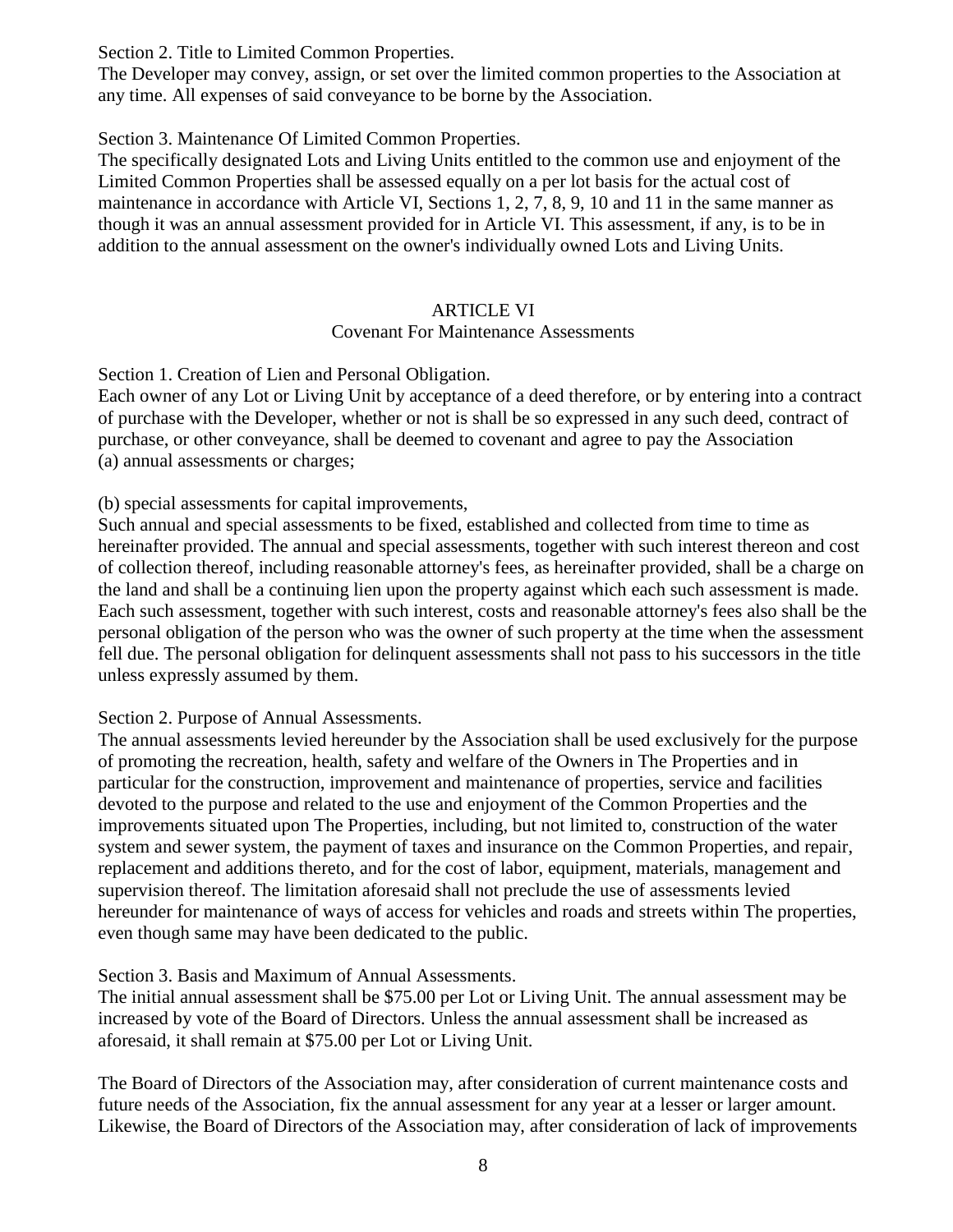as to lots in certain area, fix the actual assessment for any year as to these particular lots at a lesser amount.

### Section 4. Special Assessments for Capitol Improvements.

In addition to the annual assessments authorized by Section 3 hereof, the Board of Directors of the Association may levy in any assessment year a special assessment, applicable to that year only, for the purpose of defraying, in whole or in part, the cost of any construction or reconstruction, unexpected repair or replacement of the water system, the sewer system, and the ways of access for vehicles and roads and streets within The Properties, even though the roads and streets may have been dedicated to the public, and also other capital improvements upon the Common Properties, including the necessary fixtures and personal property related thereto. The Board of Directors of the Association may, after consideration of lack of improvements as to lots in a certain area, fix the actual assessment for any year as to these particular lots at a lesser amount.

#### Section 5. Change in Basis of Maximum of Annual Assessments.

Subject to the limitations of Section 3 hereof, and for the purpose therein specified, the Association may change the maximum and basis of the assessments fixed by Section 3 hereof prospectively for any such period provided that any such change shall have the asset of 51% of the votes of each class of members at least 30 days in advance and shall set forth the purpose of the meeting.

### Section 6. Quorum for Any Action Authorized Under Section 5.

The Quorum of any action authorized by Section 5 hereof shall be as follows: At the first meeting called as provided in Section 5 hereof, the presence at the meeting of members, or of proxies, entitled to cast 50% of all votes of each class of membership shall constitute a quorum. If the required quorum is not forthcoming at any meeting, another meeting may be called, subject to the notice requirement set forth in Section 5, and the required quorum at any such subsequent meeting shall be one-half of the required quorum at the preceding meeting, provided that no such subsequent meeting shall be held more than 90 days following the preceding meeting.

### Section 7. Date of Commencement of Annual Assessments\*: Due Date.

The annual assessments provided for herein shall commence on the date fixed by the Board of Directors of the Association to be the date of commencement; however, in no event shall the assessment commence as to any particular Lot or Living Unit until a contract of sale covering such Lot or Living Unit has been entered into with the Developer.

Initially, and until changed by the Board of Directors, an annual assessment of \$75.00 per Lot or Living Unit shall be paid to the Association on the first day of February, commencing in the year following the date of the initial contract of sale entered into for any Lot or Living Unit. The assessment for any year, after the first year, shall become due and payable on the first day of February or such other day as fixed by the Board of Directors of the Association. In the event the Board of Directors provides for monthly payments of the assessment, and there is a default in said payments, which is not remedied within 30 days, the Association shall have the option of declaring the assessment for the entire year due and payable.

In the event the Association or its Board of Directors would not be capable for any reason to make the annual or special assessment, collect said assessment and expend the funds for the purposes set forth in Article VI hereof, then all the rights, powers and duties of the Association and the Board of Directors as set forth herein are given to the Developer to enable it to execute and carry out the provisions and intent of this Article VI.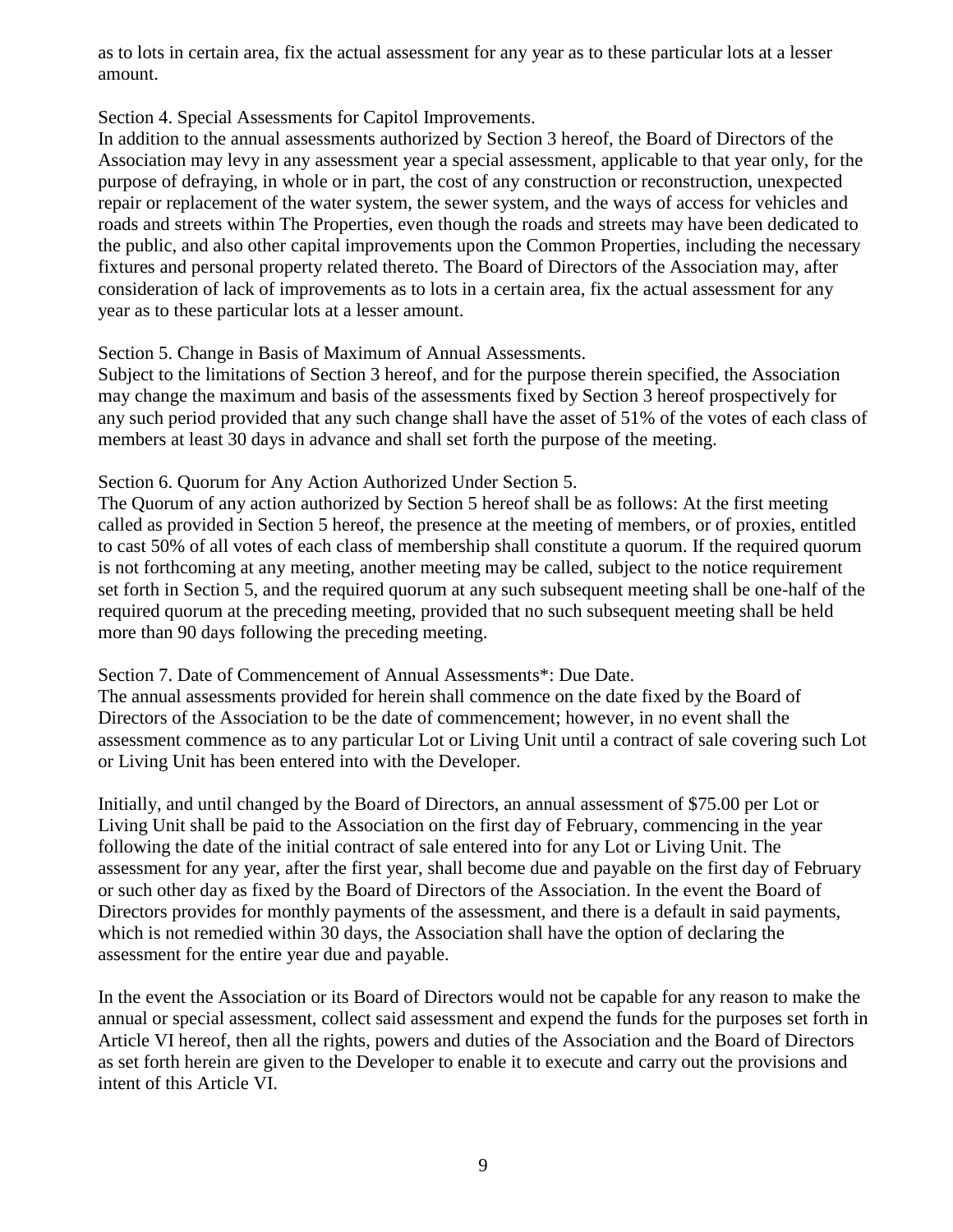The due date of any special assessment under Section 4 hereof shall be fixed in the resolution authorizing such assessment, and it may also be payable monthly with the same option on the part of the Association in the event of default.

Section 8. Duties of the Board of Directors.

The Board of Directors of the Association shall fix the date of commencement and the amount of the assessment against each Lot or Living Unit for each assessment period at least 30 days in advance of such date or period and shall, at that time, prepare a roster of the properties and assessments applicable thereto which shall be kept in the office of the Association and shall be open to inspection by any Owner.

Written notice of the assessment my thereupon be sent to every Owner subject thereto.

The Association shall upon demand at any time furnish to any Owner liable for said assessment a certificate in writing signed by an officer of the Association, setting forth whether said assessments have been paid. Such certificate shall be conclusive evidence of payment of any assessment therein stated to have been paid.

Section 9. Delegation of Collection of Assessment.

The Association may delegate the collection of the assessments herein provided to the Developer, its successors and assigns. Due to the common interest of the Developer and the Association the Association in the delegation of the collection of the assessments may agree that the failure on the part of an Owner to pay an assessment as herein provided shall be a reason or ground for which the Developer may rescind a contract of sale as to a Lot or Living Unit.

Section 10. Effect of Non-Payment of Assessment The Lien, The Personal Obligation; Remedies of Association.

If the assessments are not paid on the date when due (being the date specified in Section 7 hereof), then such assessment shall become delinquent as provided in Section 7 hereof and shall, upon the election of the Association to declare the entire assessment due and payable, together with such interest thereon and cost of collection thereof as hereinafter provided, thereupon becomes a continuing lien on the property which may be entered of record against said property and owner hereby gives a power of attorney to any attorney of record to appear and confess judgment against the Lot owner and his heirs and assigns, for the amount due, which shall bind such property in the hands of the owner, his heirs, devises, personal representatives, and assigns. The personal obligation of the Owner to pay such assessment shall remain his personal obligation and shall not pass to his successors in title unless expressly assumed by them.

If the assessment is not paid as provided in Section 7 and the Association shall declare the entire assessment due and payable, the assessment shall bear interest from date of delinquency at the rate of 6% per annum, and the Association may foreclose the lien against said property, or may bring an action at law against the individual(s) or entity personally obligated to pay the same. Both actions shall be cumulative and neither shall preclude the other. There shall be added to the amount of such assessment the costs of preparing and filing the complaint in such action, and in the event a judgment if obtained, such judgment shall include interest on the assessment as above provided and attorney's fee of 25% but not less than \$25.00 together with the cost of action.

# Section 11. Subordination of the Lien to Mortgages.

The lien of the assessments provided for herein shall be subordinate to the lien of the first mortgage or first deed of trust now or hereafter placed upon the properties subject to assessment. The ordinary sale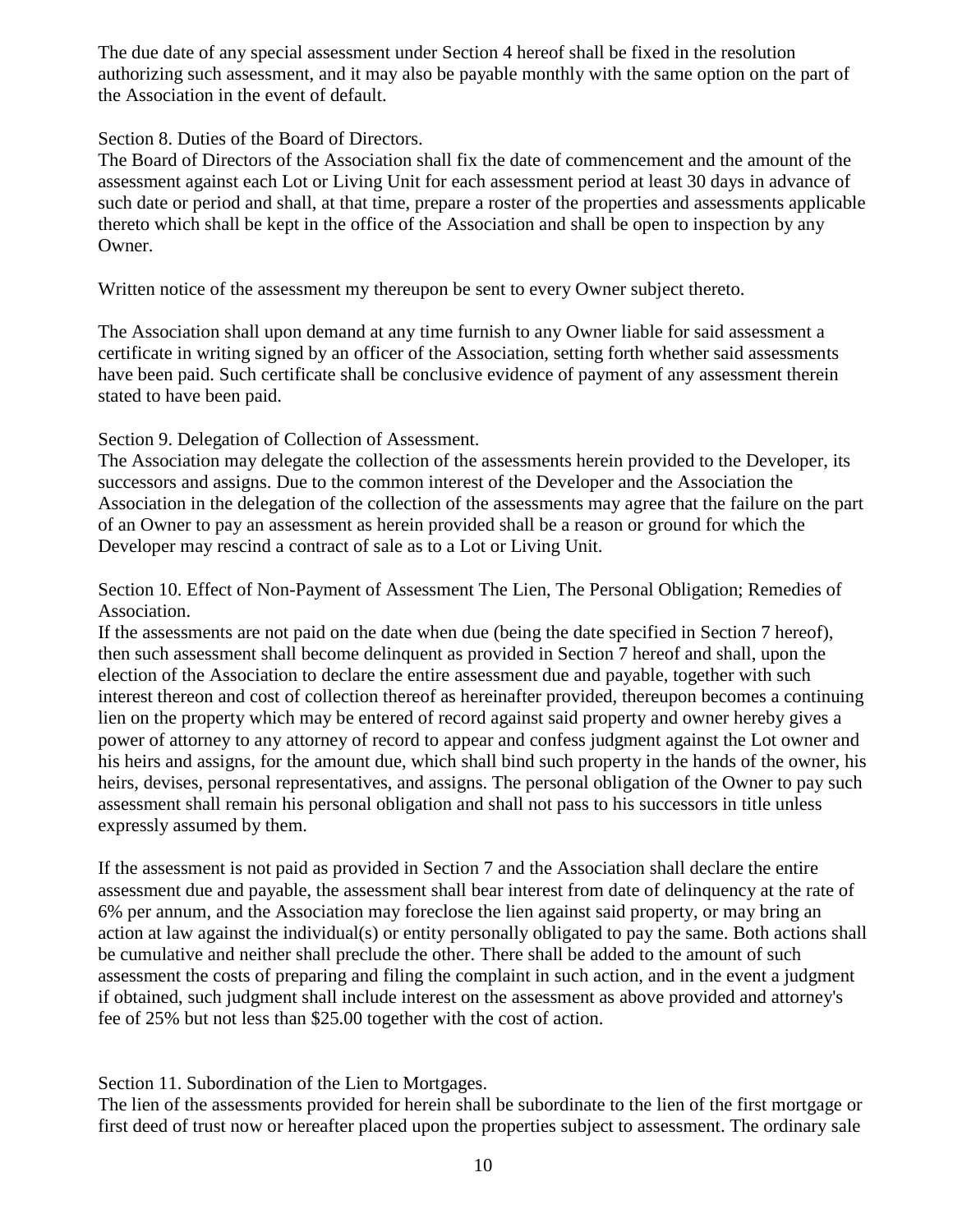or transfer of the Properties subject to assessment shall not affect the assessment lien. However, the sale or transfer of any of The Properties which is subject to any first mortgage or deed of trust pursuant to a decree of foreclosure under such mortgage or deed of trust or any proceeding in lieu of foreclosure thereof shall extinguish the lien of such assessments as to payments thereof which became due prior to such sale or transfer. Such sale or transfer shall not relieve such property from liability for any assessments thereafter becoming due, nor fro the lien of any such subsequent assessment.

Section 12. Exempt Property.

The following property to this Supplemental Declaration shall be exempted from the assessments, charges and lien created herein:

(a) All properties to the extent of any easement of other interest therein dedicated and accepted by the local public authority and devoted to public use.

(b) All Common Properties as defined in Article 1 hereof.

(c) All properties exempted from taxation by the laws of the Commonwealth of Pennsylvania, upon the terms and to the extent of such legal exemption.

(d) All limited Common Properties.

(e) All Utility Easements and all other easements.

(f) All Reserved Properties.

(g) All Utilities.

(h) All Property owned by Developer.

# ARTICLE VII

# Party Walls

Section 1. General Rules of Law to Apply.

Each wall, floor and ceiling which is built as part of the original construction of the homes upon the properties and place on the dividing line between the lots, shall constitute a party wall, and to the extent not inconsistent with the provisions of this Article, the general rules of law regarding party walls and the liability for property damage due to negligent or willful acts or omissions shall apply thereto.

Section 2. Sharing of Repair and Maintenance.

The cost of reasonable repair and maintenance of a party wall shall be shared by the Owners who make use of the wall in proportion to such use.

Section 3. Destruction by Fire or Other Casualty.

If a party wall is destroyed or damaged by fire or other casualty, any Owner who has used the wall may restore it, and if the other Owners thereafter make use of the wall, they shall contribute to the cost of restoration thereof, in proportion to such use, without prejudice, however, to the right of any such Owners to call for a larger contribution for the others under any rule of law regarding liability for negligent or willful acts or omissions.

Section 4. Weatherproofing.

Not withstanding any other provision in this Article, an Owner who by his negligent or willful act causes the party wall to be exposed to the elements shall bear the whole cost of furnishing the necessary protection against such elements.

Section 5. Right to Contribution Runs With the Land.

The right of any Owner to contribution from any other Owner under this Article shall be appurtenant to the land and shall pass to such Owner's successors in title.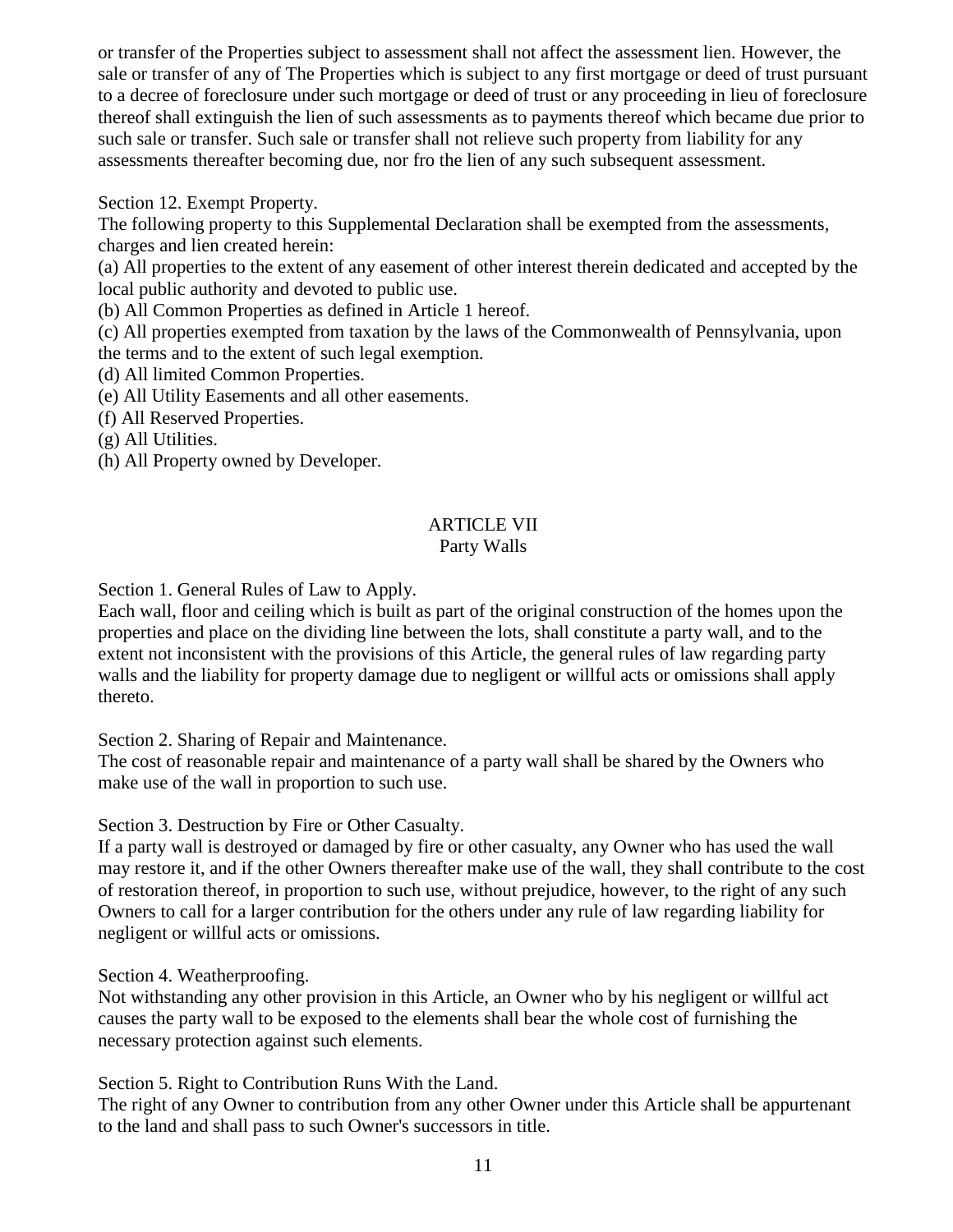Section 6. Arbitration.

In the event of any dispute arising concerning a party wall or under the provisions of this Article, each party shall choose one arbitrator, and such arbitrators shall choose one additional arbitrator, and the decision of the majority of all the arbitrators shall be final and conclusive of the question involved.

### ARTICLE VIII Architectural Control Committee

### Section 1. Review by Committee.

No building, excavation exterior remodeling or altering of any structure, wall or fence shall be commenced without obtaining written approval of the Developer or by an Architectural Committee composed of three (3) or more representatives appointed by the Board of Directors of the Association as to the location, elevation, set back from property lines, construction material, quality of workmanship and harmony of external design with existing structures.

### Section 2. Submission of Plans.

Plans drawn to scale showing interior and exterior elevations. Exterior materials, color selections, and landscaping plans must be presented to the Committee in triplicate for their approval. These plans shall also include a lot plat showing the location of the structure on the lot, and must include measures for controlling soil erosion and sedimentation. The Developer or the Committee shall approve or disapprove the same plan within 45 days after the same has been submitted. The Developer or the Committee shall have the right to disapprove any plans, specifications or details submitted to it in the event the same are not in accordance with all of the provisions of these covenants or the rules and regulations promulgated by the Developer or said Association.

# Section 3. Construction Time.

Once the construction of a building or any other structure commences upon any lot, the said structure shall be finally completed and ready for its intended use; and all exterior grading and planning completed within one year from the date of commencement of said construction.

# ARTICLE IX

#### Exterior Maintenance

#### Section 1. Exterior Maintenance.

In the event the Owner of any Lot or Living Unit shall fail to promptly provide for exterior maintenance as to buildings or grounds, the Developer or the Association may, but shall not be obligated to do so, provide exterior maintenance as follows, but not limited to: paint, repair, replace and care for roofs, gutters, downspouts, exterior building surfaces, trees, shrubs, grass, walks and other exterior improvements, removal of accumulated rubbish, debris, abandoned derelict or incomplete structures and materials and abandoned vehicles.

#### Section 2. Assessment of Costs.

The cost of such exterior maintenance shall be assessed against the Lot or Living Unit upon which such maintenance is done and shall be added to and become a part of the annual assessment or charge to which such Lot or Living Unit is subject under Article VI hereof and, a part of such annual assessment or charge, it shall be a lien subject, however, to a lien by reason of a first mortgage or first deed of trust, and shall become due and payable in all respects as provided in Article VI hereof. Upon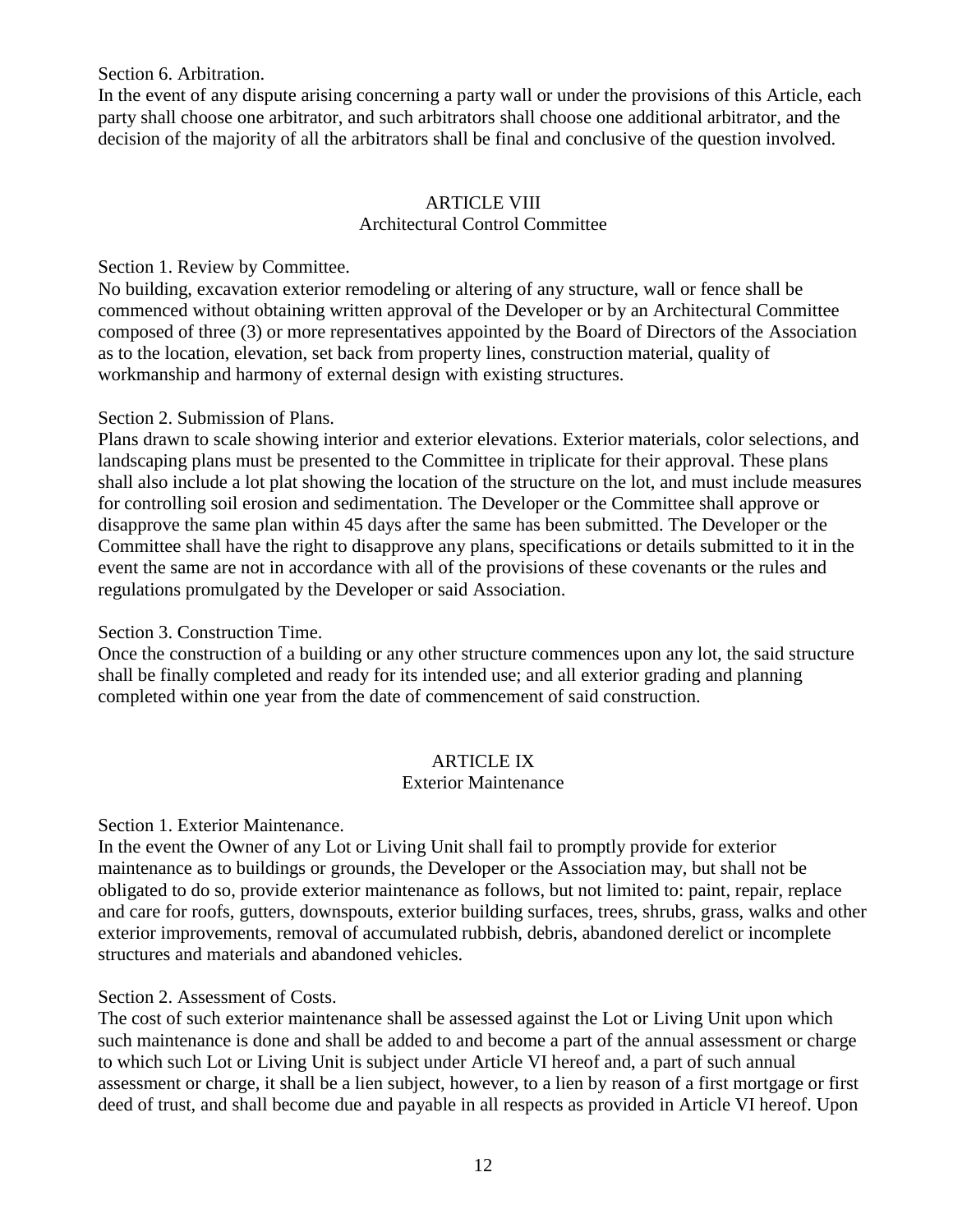collection by the Association, the costs shall be paid to the Developer, if Developer has performed the work.

Section 3. Access at Reasonable Hours.

For the purpose solely of performing the exterior maintenance authorized by this Article IX, the Developer or the Association, through its respective duly authorized agents or employees, shall have the right, after reasonable notice to the Owner, to enter upon any Lot or exterior of any Living Unit at a reasonable hour on any day.

#### ARTICLE X

#### Utility Easements

Section 1. Reservations of Utility Easements.

Developer, for itself, and its successors and assigns, hereby reserves and is given a perpetual, alienable and releasable easement, privilege and right on, over and under the ground as hereinafter designated of The Properties, Common Properties, Limited Common Properties (whether such easements are shown on said subdivision plat or not) and a 10 foot strip along the interior of all lot lines of each lot of The Properties, and said 10 foot strip aforesaid to be parallel to the interior lot lines of the respective lots, for the installation, maintenance, repair, replacement, transmission, and removal of utilities including but not limited to electricity, antenna, television transmissions and distribution systems, telephone poles, cables, conduits, water mains and lines, drainage lines and ditches or drainage structure, sewers and other suitable equipment for sewage collection and disposal, security systems, lighting, heating and gas. The Developer shall have the unrestricted and sole right and power of alienating and releasing the privileges, easements, and rights referred to in this section, with the understanding, however, that the Developer will make sure utility easement available to the Association and such other suppliers of utilities as the Developer and Association shall agree upon in order that utilities may be installed. Such utility easements shall be made available to the Association without cost to it. The Association and the Owners of lots, other than the Developer, subject to the conduits, pipes, mains, lines, or other equipment or facilities placed on, in, over or under the property which is subject to said privileges, rights, and easements except that the Association may own all pipes, mains, lines and other equipment or facilities which pertain to the sewer or water system if installed by it or granted to it. As such easements, including those designated on any plat of The Properties, not made available to the Association shall remain private easements and the sole and exclusive property of the Developer and its successors and assigns.

#### ARTICLE XI

#### Plan for Construction and Maintenance of Common Properties

Section 1. Ways of Access for Vehicles.

The ways of access for vehicles shall be constructed by the Developer and those ways of access for vehicles which are not dedicated to the general public will be a part of the Common Properties. The Developer shall be obligated to construct all ways of access for vehicles in any subdivision of The Properties within a period of twenty-four (24) months after the lot is sold or contracted to be sold. The cost of maintenance, capital improvements, operation, taxes and other expenses incident to the ways of access for vehicles, regardless of whether dedicated to the public or as Common Properties, shall be paid for by assessments against each Lot or Living Unit as herein provided.

Section 2. Lakes, Permanent Parks and Permanent Recreational Plots.

The Developer shall construct the Lakes, Permanent Parks and Permanent Recreational Plots and other recreational facilities set forth on the subdivision plan with the understanding, however, that the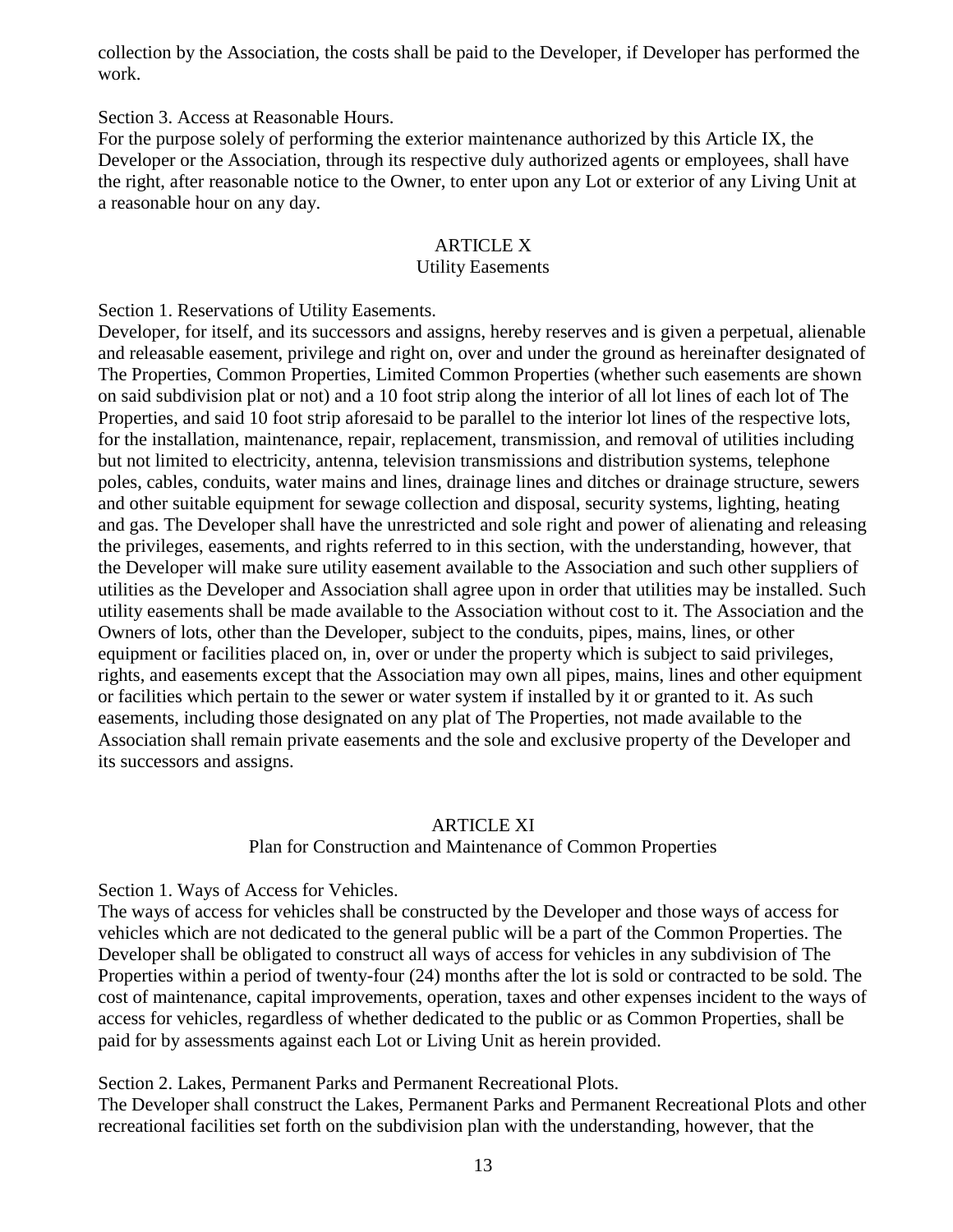Developer shall be the sole judge as to the time when such Lakes, Permanent Parks and Permanent Recreational Plots and recreational facilities shall be constructed and if the Developer shall decide that it is not economically feasible to construct any or a portion of such, it shall not be obligated to construct same. When such Lakes, Permanent Parks, Permanent Recreational Plots and other recreational facilities are dedicated or conveyed to the Association by the Developer, or used by the Association members the cost of maintenance, capital improvements, operation, taxes and other expenses incident to these Common Properties shall be the obligation of the Association and shall be paid from assessments against each Lot or Living Unit as herein provided, and also from fees for the use of the Common Properties.

#### Section 3. Central Water System.

Some of the Lots and Living Units in the properties may be serviced by a central water system which will be constructed by the Developer or Association and owned by them or a public utility water company. The Lots or Living Units to be serviced by the central water system shall be chosen in the sole discretion of the Developer or the Association, and the Developer or the Association reserves the right to decide what Lots or Living Units shall be serviced based on considerations including but not limited to water supply, cost of construction, return on investment, existence of bedrock or other features increasing the cost of construction.

Where such water system is made available to the Lots or Living Unit the owners thereof in consideration of the central water system to be constructed by Developer or Association, their successors or assigns, within The Properties, shall pay to Developer or Association, their successors or assigns, an amount of \$60.00 annually beginning with the month immediately following the date when water distribution facilities have been constructed which are available for use in connection with said lot or living unit and payable annually there after on the first day of May each year, provided however, that at irrespective of the fact that at other general improvements shall have been constructed by the Developer or Association the foregoing charge of \$60.00 annually shall not be imposed so long as the Lots or Living Unit purchaser shall be a customer of the public utility water company or the association owning and operating said water facilities, respectively, and shall pay the rates filed with the Pennsylvania Public Utility Commission or set by regulations promulgated by the Association for the use of the central water system and the water supplied thereby. Said annual charge shall constitute a lien against each Lot or Living unit as heretofore stated, and in the event that the Lot or Living Unit purchaser shall fail to pay said annual charge within 60 days after the first day of May of each and every year, the Lot or Living Unit purchaser herewith for himself, his heirs and assigns, hereby authorizes and empowers any attorney of any court of record to appear for and confess judgment against the Lot or Living Unit owner, heirs and assigns, for the amount due, said judgment not to be entered until 10 days written notice of default has been given to the Lot or Living Unit purchaser, his heirs and assigns, by United States certified mail. The Lot or Living Unit purchaser for himself, his heirs and assigns, agrees that the entry of judgment by the Developer or Association against the lot owner shall not exhaust the said authority; but that the Developer or Association on the Lot or Living Unit purchaser's future defaults shall have the right to successive entries of judgment. At the time owners of the lots or living units shall connect to the water system, they shall pay a connection and/or inspection fee for not less than \$250.00 per connection.

#### ARTICLE XII

#### Protective Covenants

Attached hereto as "Exhibit 1" and made a part thereof as fully as though contained herein word for word are the protective covenants relative to The Properties as well as other lands which may be added as provided in Article II hereof. Every provision of this Supplemental Declaration shall apply as fully as to the protective covenants as if same were set forth herein word for word.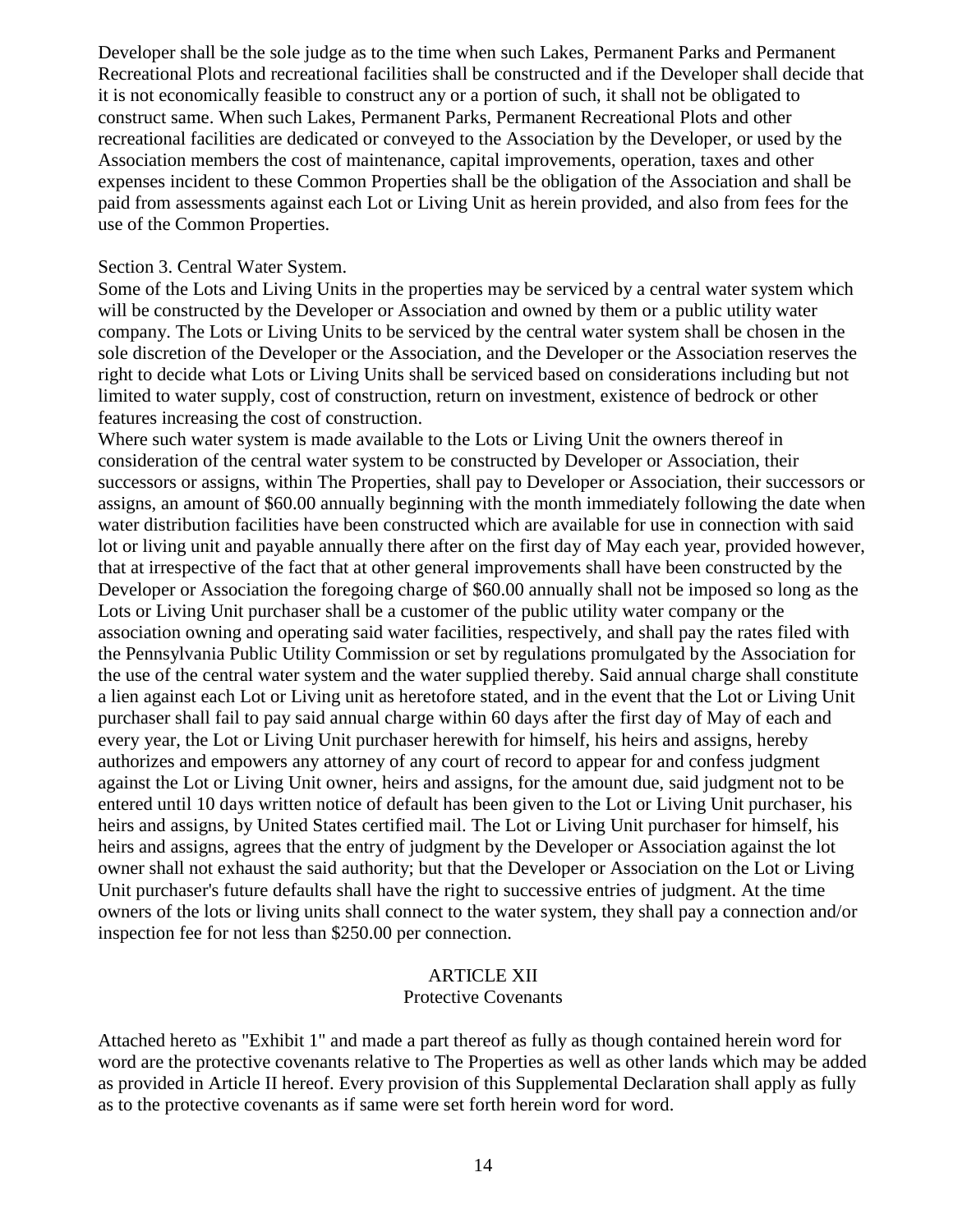### ARTICLE XIII General Provisions

#### Section 1. Duration.

The covenants and restrictions of the Supplemental Declaration shall run with and bind the land and shall insure to the benefit of and be enforceable by the Association, or the Owner of any land subject to this Supplemental Declaration, their respective legal representatives, heirs, successors and assigns for a term of 30 years from the date this Supplemental Declaration is recorded, after which time said covenants shall be automatically extended for successive periods of 10 years unless an instrument signed by the then-Owners of two-thirds of the Lots or Living Units has been recorded, agreeing to change said covenants and restrictions in whole or in part. Provided, however, that no such agreement to change shall be effective unless made and recorded three years in advance of the effective date of such change, and unless written notice of the proposed agreement is sent to every Owner at least 90 days in advance of any action taken.

#### Section 2. Notices.

Any notice given or required to be sent to any member or Owner under the provisions of this Supplemental Declaration shall be deemed to have been property sent when mailed, postpaid, to the last known address of the person who appears as Member, Associate Member or Owner on the records of the Association at the time of such mailing

#### Section 3. Enforcement.

Enforcement of these covenants and restrictions shall be by any proceeding at law or in equity against any person or persons violation or attempting to violate any covenant or restriction, either to restrain violations or to recover damages, and against the land to enforce any lien created by these covenants, and failure by the Association or any Owner to enforce any covenant or restriction herein contained shall in no event be deemed a waiver of the right to do so thereafter.

#### Section 4. Assignment, Transfer of Conveyance by Developer.

The Developer reserves and shall have the right to assign, transfer, or convey any reservations, rights or obligation of the Developer hereunder, and upon such assignment, transfer or conveyance the Developer shall immediately be released and discharged as to any and all liability incident to such reservations, right or obligation.

#### Section 5. Sever ability.

Invalidation of any one of these covenants or restrictions by judgment or court order shall in nowise affect any other provisions, which shall remain in full force and effect.

#### PROTECTIVE COVENANTS

#### 1. Application.

These Protective Covenants shall apply to all of the existing Properties. Same shall also apply to additions to existing properties unless the Developer shall specifically except from these Protective Covenants such additions or a portion thereof in the Supplemental Declaration.

#### 2. Architectural Control Committee.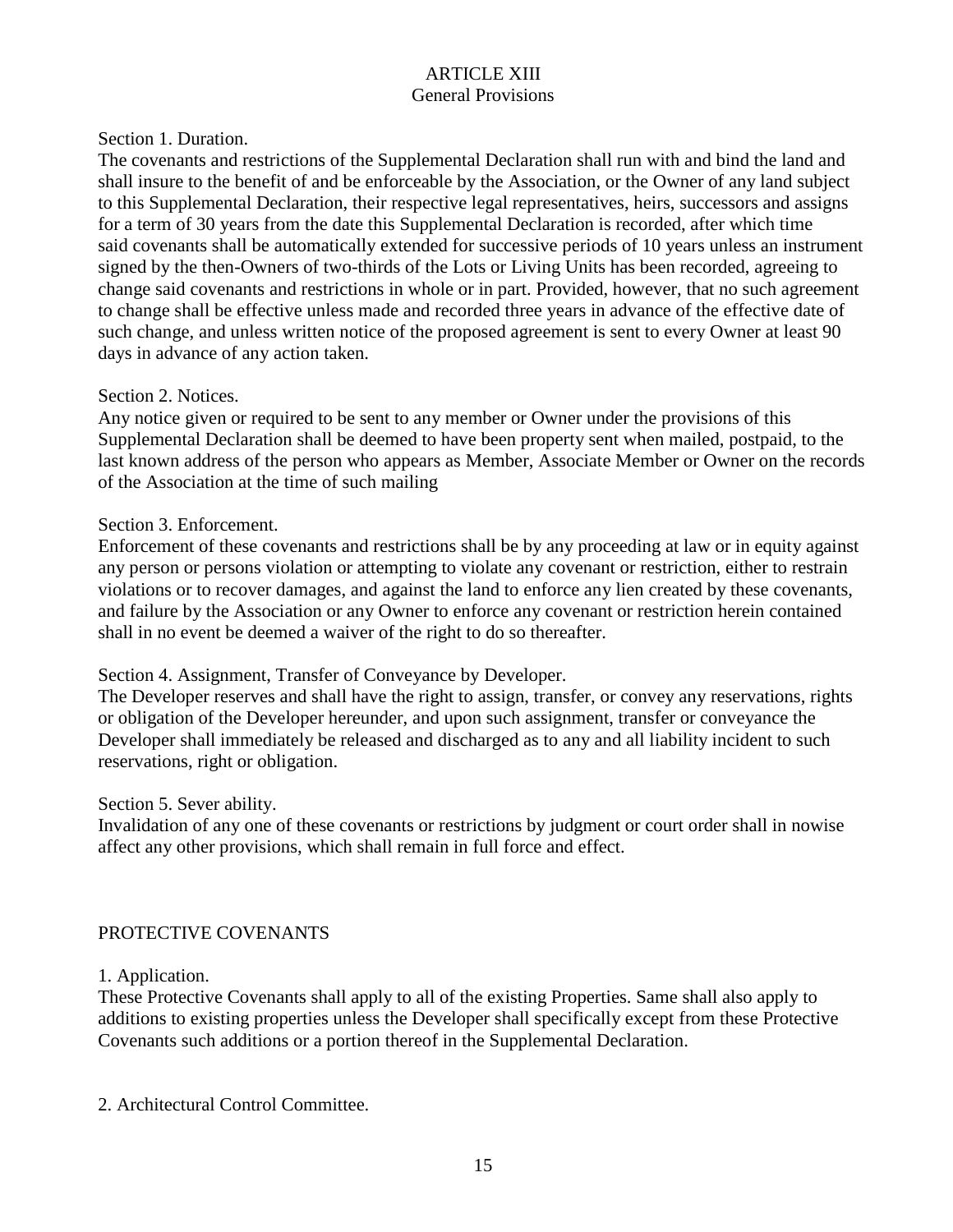When the Architectural Control Committee hereinafter referred to as A.C.C., is alluded to in these Protective Covenants, it shall mean either the Developer or the A.C.C. appointed by the Board of Directors pursuant to ARTICLE VIII of the Supplemental Declaration. The provisions of ARTICLE VIII of the Supplemental Declaration shall prevail in all respects as to these Protective Covenants, in the event of conflict between these Protective Covenants and ARTICLE VIII of the Supplemental Declaration.

# 3. Amendment, Rescission or Additions.

The Board of Directors of the Developer, its successors and assigns, may amend, rescind or add to the Protective Covenants from time to time, but unless the Lots are specifically exempted for the Protective Covenants by this Supplemental Declaration, or a future Supplemental Declaration at the time the Lots are subject to the plan of the Supplemental Declaration, such Amendment, Rescission or Additions shall not make the Protective Covenants as to those Lots zoned as Residential less restrictive for the construction of residential buildings than as provided in the Federal Housing Administrations then current edition of "Minimum Property Standards for One and Two Living Units".

# 4. Zoning.

The notes upon the recorded subdivision plats shall control as to the use of the Lots reflected thereon. Structures upon Lots designated as commercial upon a recorded subdivision plat shall be entirely controlled as to kind, shape, height, materials, and etcetera by the A.C.C. As to Lots designated as Residential Lots upon recorded subdivision plat, the notes upon the recorded subdivision plat shall control regarding the residential structure types (Single Family Detached, Single Family Attached and Multifamily Structure), which shall be permitted. The notes upon the recorded subdivision plat shall also control as to minimum square footage of each Single Family Detached structure, Single Family Attached Structure as well as each Living Unit in a Multifamily structure. Provision of Article VIII shall control as to kind, shape, height, materials, etcetera in regard to all structures erected upon or moved upon Residential Lots.

# 5. Re subdivision.

No Lot so designated shall be re subdivided except upon written approve of the A.C.C.

# 6. Temporary Structures.

No structure of a temporary character, trailer, basement, tent, shack, garage or outbuilding shall be used on any Lot at any time as a residence, either temporary or permanently.

# 7. Setbacks.

No building or attachment thereto shall be located on any Lot nearer than forty (40) feet to the front Lot line or nearer than ten (10) feet to any side street line or nearer than ten (10) feet to an interior Lot line, except where such requirement creates an undue hardship on the Owner, such setback may be modified as necessary to prevent the hardship by the A.C.C.

# 8. Side Yards.

Where Lots are zoned as Residential the following shall apply:

(a) A Single Family Detached Structure or any building incident thereto shall not be closer to a side lot line that ten (10) feet, except where such restriction creates an undue hardship upon the Owner. The A.C.C. may modify this restriction so as to alleviate the hardship.

(b) A Single Family Attached structure shall not be required to have a side yard, and a common or party wall may be constructed upon the dividing lines between Lots so that the wall by be partially upon one Lot and partially upon the other, or said common wall may be entirely upon one of the two lots involved.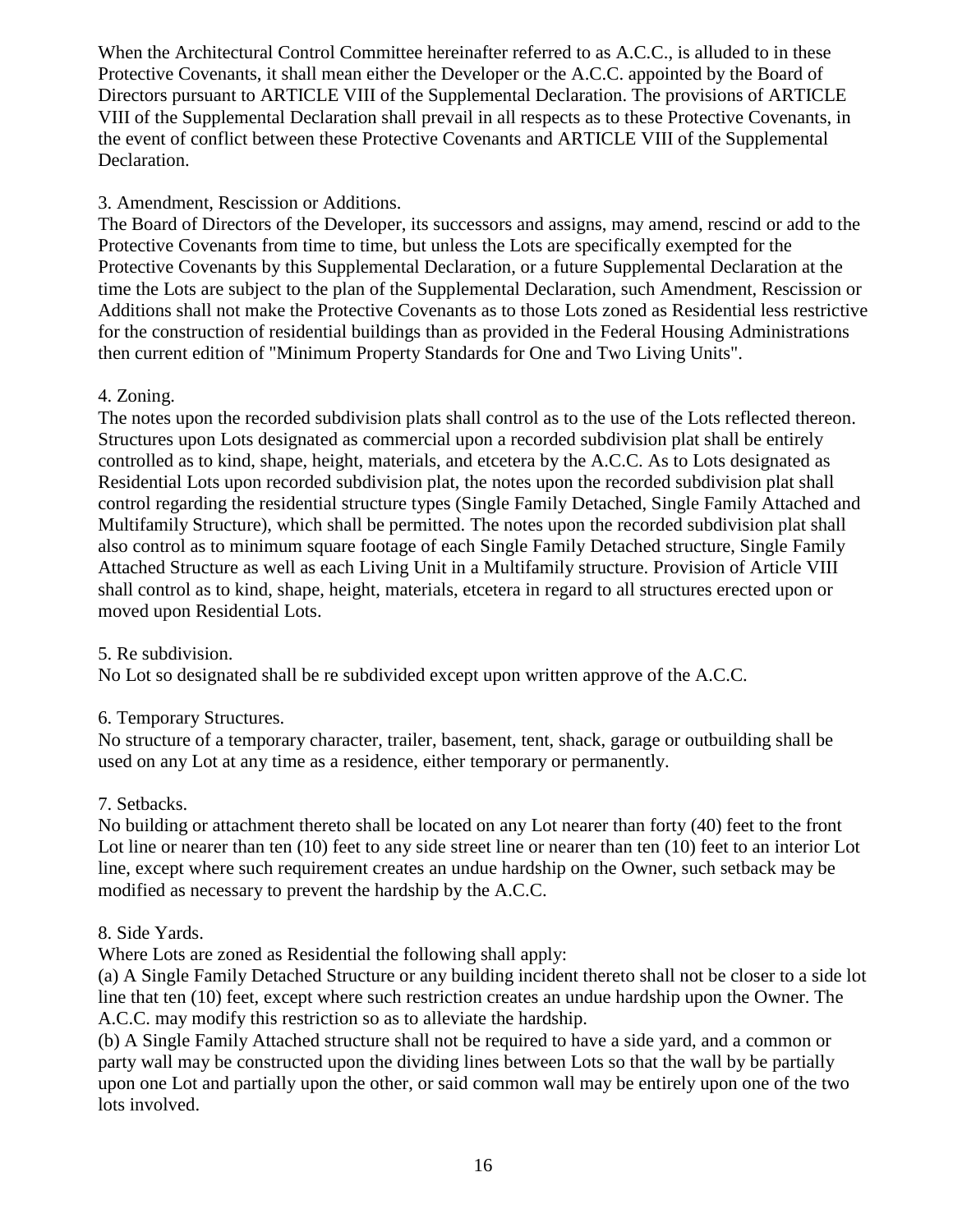(c) There shall be no requirement as to a side yard where Multi-family structures are involved, and subject to approval by the A.C.C., Multi-family structures may be constructed up to or upon the dividing lines between Lots. The A.C.C. shall decide all questions relative to location of Commercial structures upon Lots Where such structures are permitted subject to paragraph numbered 4 and 7 hereof.

9. Land Near Lakes, Water Courses, Permanent Parks, Permanent Recreational Plots. No building may be placed nor shall any material or refuse be placed or stored upon any Lot or other parcel of land within twenty (20) feet of the shore line of any Lake or within 20 feet of the edge of any open Water course, Permanent Park, Permanent Recreational Plot, or Recreational Facility.

### 10. Time for Completion of Buildings.

Commercial structures, Single Family Attached structures, and Multi-family structures shall be completed according to plans and specifications both as to exterior and interior within such time as shall be fixed by the A.C.C. when the plans and specifications for the particular structures are approved by the A.C.C. The following shall apply to the construction of a Single Family Detached structure as well as garage and outbuildings permitted:

(a) The exterior of any Single Family Detached structure, garage, or outbuildings permitted which shall be erected upon or moved upon a Lot of The Properties covered by these Protective Covenants shall be completely finished within six months of the date of the start of construction. (b) The interior of any Single Family Detached structure, garage or outbuildings permitted, which shall be erected upon or moved upon a Lot of The Properties covered by these Protective Covenants shall be completely finished within six months of the date of the start of construction.

The contractor, builder or Owner will submit all structures to inspection by the A.C.C. as required to determine compliance with completion dates herein provided or as may be provided by the A.C.C. In the event of noncompliance with completion dates as herein provided the Developer and/or the Association shall have the right, but not the obligation, to hire a contractor and/or co-contractors to perform the work and furnish the materials necessary for compliance and the particular party acting shall bill the owner for the amount expended plus 10% for administration. In the event the Owner does not pay same, the Developer and/or the Association, as the case may be, shall have the legal right to file statutory lien against the property involved and proceed in law or equity to sell the property to obtain said charges. All money received over and above said charges and court costs shall be paid over to the Owner.

#### 11. Sewage Disposal.

No individual sewage disposal system shall be permitted on any Lot or Parcel of Land of The Properties covered by these Protective Covenants unless such system is located, constructed and equipped in accordance with the requirements, standards and recommendations of the State or Local public health authorities and approval is given by the A.C.C. When onsite outside sewage is permitted, all Lot Owners having same shall hook up to the central sewage system within six months after collecting lines pass their lot.

#### 12. Water Supply.

No privately owned water system shall be permitted upon any Lot or Parcel of Land of The Properties covered by these Protective Covenants, unless such system is designed, located and constructed in accordance with the requirements, standards and recommendations of the Developer or the Association.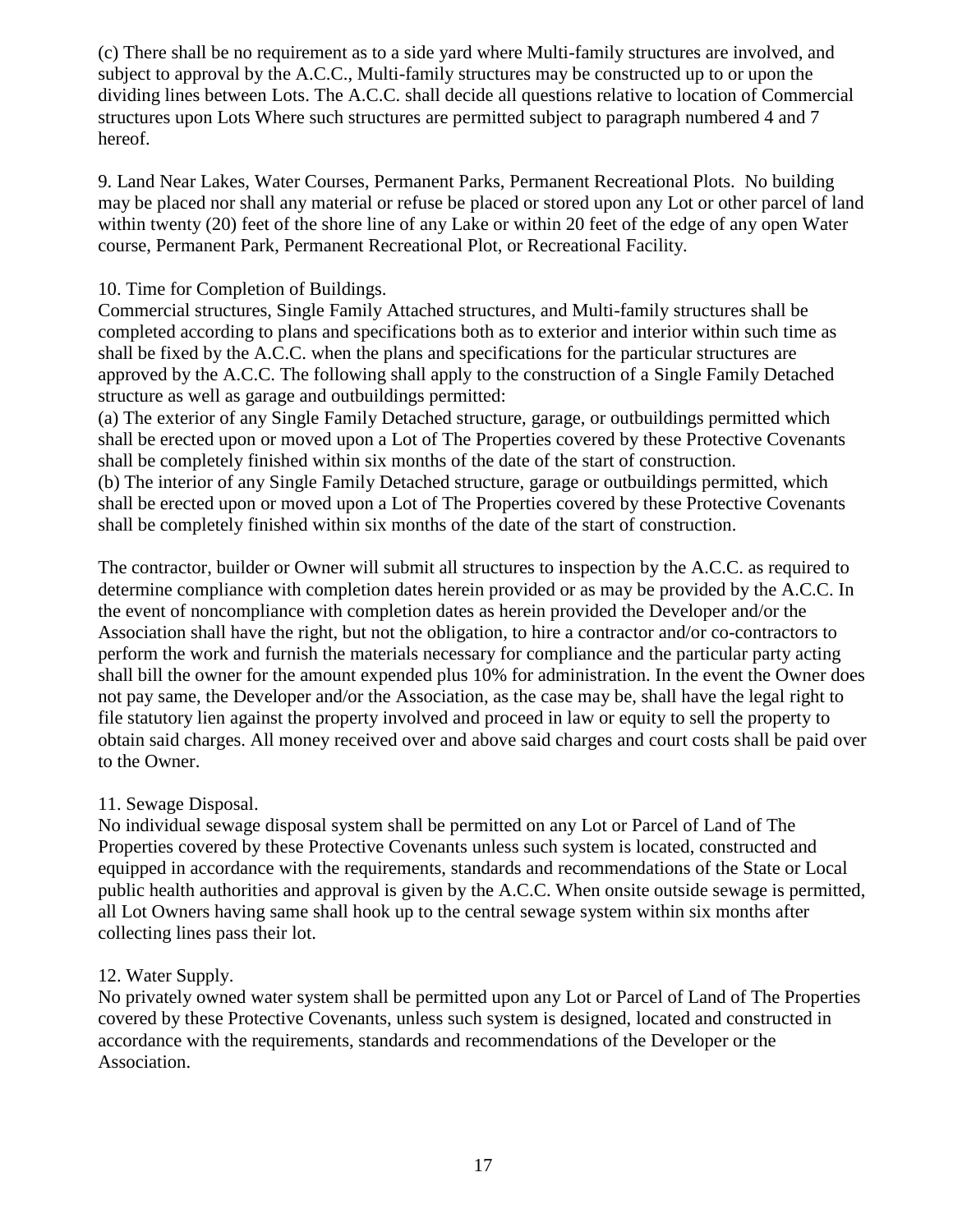# 13. Sight Distance at Intersections.

No fence, wall, hedge or shrub planting which obstructs sight lines at elevations between 2 and 6 feet above the roadways shall be placed or permitted to remain on any corner Lot within the triangular area formed by the street property lines and a line connecting them at points 25 feet from the intersection of the street lines, or in the case of a rounded property corner from the intersection of the street property lines extended. The same sight line limitations shall apply on any Lot within 10 feet from the intersection of a street property line with the edge of a driveway or alley pavement. No tree shall be permitted to remain within such distances of such intersections unless the foliage line is maintained at sufficient height to prevent obstruction of such sight lines.

# 14. Signs.

No signs of any kind shall be displayed to the public view on any lot except for the Developer without the written permission of the A.C.C.

# 15. Easements.

Easements for installation and maintenance of utilities and drainage facilities are reserved in the Supplemental Declaration and will be reserved in any future Supplemental Declaration and also will be reserved as indicated upon any recorded subdivision plat of The Properties. Within these easements no structure, planting or other material shall be placed or permitted to remain which may damage or interfere with the installation and maintenance of utilities, or which may change the direction of flow of water through drainage channels within the easements. The easement area of each Lot and all improvements in it shall be maintained continuously by the Owner of the Lot, except for those improvements for which the Association, a public authority or utility company is responsible.

# 16. Nuisances.

No obnoxious or offensive activity shall be carried on upon any Lot or Parcel of Land of The Properties.

# 17. Livestock and Poultry.

No animals, livestock or poultry of any kind shall be raised, bred or kept on any Lot or Parcel of Land of The Properties except that dogs, cats or other household pets may be kept, provided that they are not kept, bred or maintained for any commercial purpose, nor are offensive or dangerous to others.

# 18.Garbage and Refuse Disposal.

No Lot or Parcel of Land of The Properties shall be used or maintained as a dumping ground for rubbish. Trash, garbage or other waste shall be kept in a clean and sanitary container, and disposition of same shall be prompt.

# 19. Oil and Mining Operations.

No oil drilling, oil development operations, oil refining, quarrying or mining operations of any kind shall be permitted upon or in any Lot or Parcel of Land of The Properties, nor shall oil wells, tanks, tunnels, mineral excavations or shafts be permitted upon or in any Lot or Parcel of Land. No derrick or other structure designed for use in boring for oil or natural gas shall be erected, maintained or permitted upon any Lot or Parcel of Land.

# 20. Vehicles.

No vehicles, trailers or campers shall be abandoned or stored on any Lot or Parcel of Land of The Properties, nor shall any vehicles over ten tons in gross weight be driven over the public streets or private pathways. All vehicles, trailers and campers belonging to Owners of Single Family Detached dwellings are to be garaged and the garage doors are to be kept in a closed position except for ingress and egress.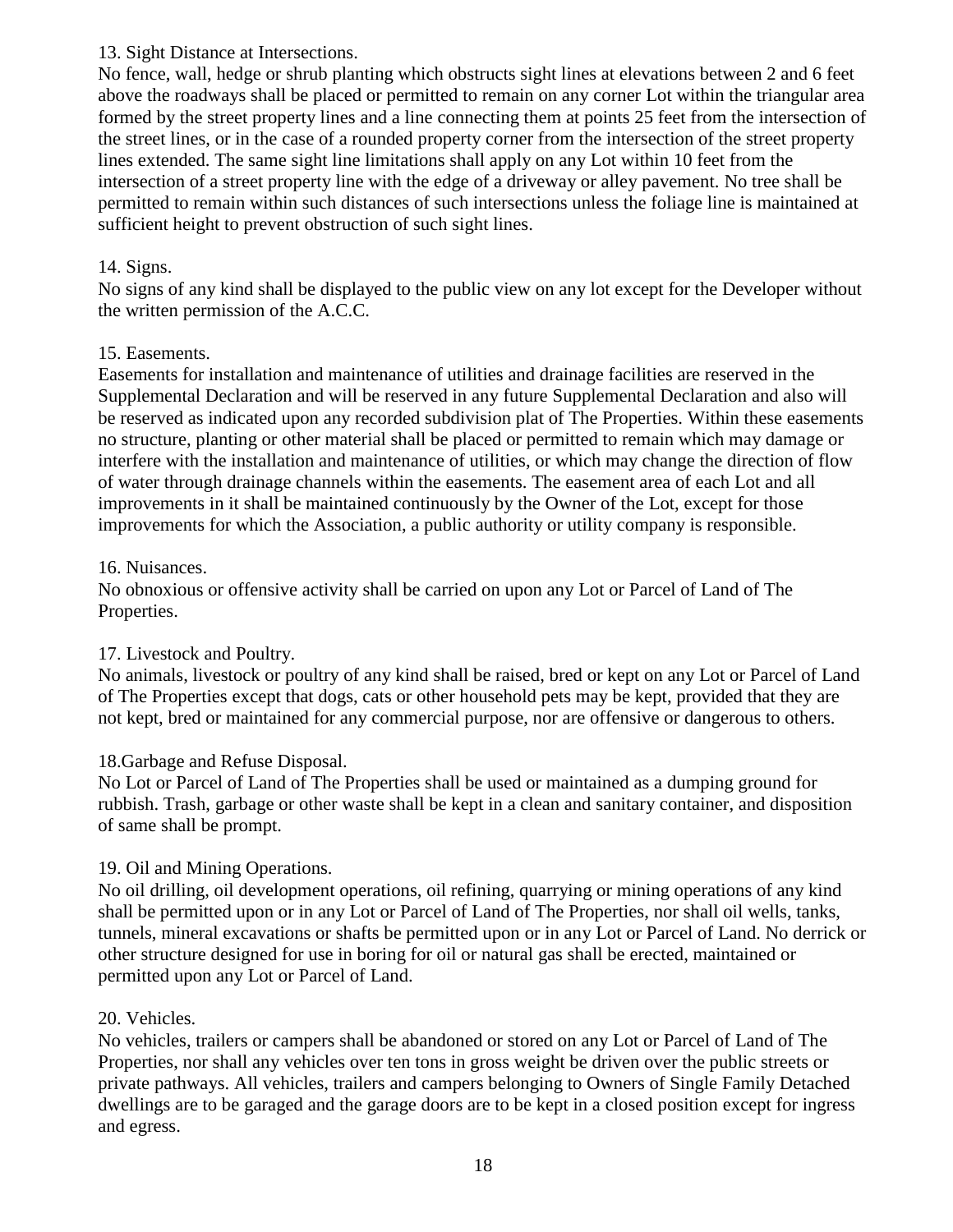# 21. Trees.

No trees, which exceed three inches in diameter, shall be removed or cut without written approval of the A.C.C.

# 22. Boat Docks.

No boat docks, floats or other structures extending into the lake shall be constructed or placed into or on said lake without prior written approval of the A.C.C.

# 23. Firearms.

No fire arms, bows and arrows, slings or explosive shall be discharged or shot, nor shall any hunting be conducted on lots or on The Properties in the areas not reserved for said purposes.

# 24. Clearing Lots.

No Owner shall clear his Lot of brush, trees, or anything else of an inflammable nature except after having first obtained the written approval of the A.C.C. which approval shall specify the time and manner in which such clearing shall be made. No fires are to be started in the street at any time. All expense for clearing and removal of debris including stumpage from the premises shall be for the account and risk of the Owner.

# 25. Fences.

No fence of any type shall be installed on any Lot without the written permission of the A.C.C.

26. Boating.

The use of boats on the lake will be regulated by rules promulgated by the Indian Trails Property Owners Association, Inc. and Pennsylvania Power and Light Company. All Other uses are prohibited.

27. These Protective Covenants shall be enforced in this Supplemental Declaration of which the Protective Covenants are a part.

# INDIAN ROCKS, INC. RESTRICTIONS

WHEREAS said Indian Rocks, Inc. is desirous of selling, conveying and transferring certain lots to individual grantees for the development of said Tanners Point Development, and

WHEREAS Indian Rocks, Inc. is desirous of placing certain restrictions against the properties about to be conveyed, which said restrictions shall be considered as Covenants running with the land and shall be binding on all the parties and all persons claiming under conveyance form Indian Rocks, Inc. their successors or assignees.

NOW, THEREFORE: Indian Rocks, Inc., acknowledges and declares that it holds title to all the certain property situated in Salem Township, Wayne County, Pennsylvania, known as Tanners Point Development and that is desirous of certain Covenants running with the land of record which shall be binding on all grantees, their heirs, successors and assigns and on all of the premises more fully described in the plan of Tanners Point and shall be considered as covenants running with the land.

All property owners in this development are required to be members of a property owner's association known or to be known as "INDIAN ROCKS CLUB" or similar name and to faithfully abide by its rules. No sale, resale or rental of any property in Indian Rocks shall be made to any person or group of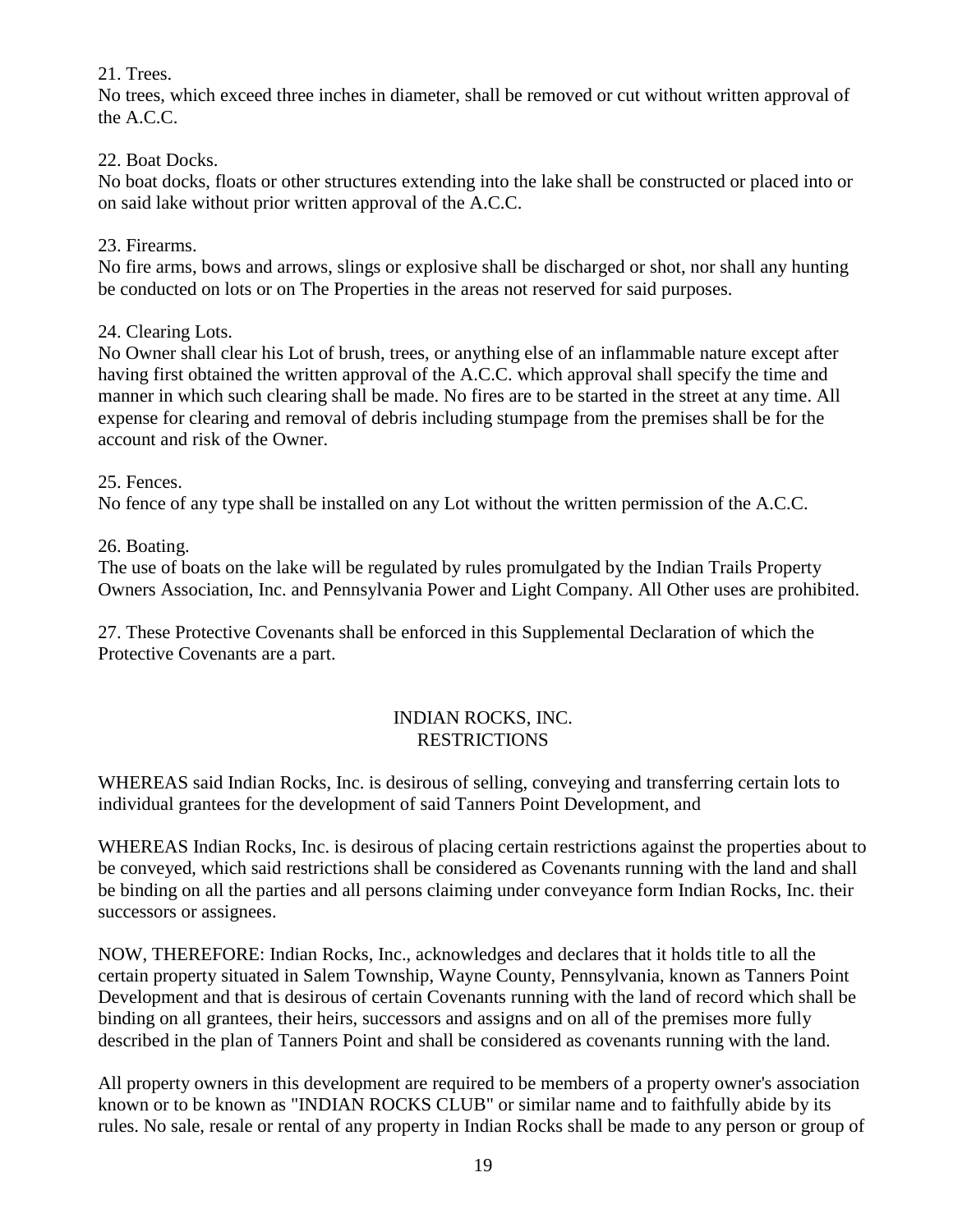persons who are, have been, or would be disapproved for membership by the said club. Being a private club the INDIAN ROCKS CLUB shall have the right to make such rules and regulation, as it deems necessary from time to time. The INDIAN ROCKS CLUB shall each year collect and assess any dues they see fit from their members, but they shall specifically collect each year from their bona fide members, lot owners or lot lessees the sum of twenty five (25) dollars for lot owned or leased by each member, which yearly collections thus made are to be paid to INDIAN ROCKS, INC. as the yearly consideration and payment for the use of the said recreational facilities and improvements appurtenant to the premises, leased to INDIAN ROCKS CLUB.

The use of The Recreational Facilities, and Improvements and common use of the facilities is for the exclusive use of members in good standing and/or guests and/or tenants of such members. The INDIAN ROCKS CLUB shall lease on a long-term lease as defined herein the aforesaid common use facilities from the owners. Construction on the said premises shall be limited to one single family dwelling with or without a one or two car private garage and/or boat house, as required by the buyers and their heirs and further, all building plans and location of buildings on lot and type of construction shall require the approval, in writing of the sellers, their successors, and assigns.

It is not recommended, but it is permissible, upon special approval by Indian Rocks, Inc. to have the front of buildings as viewed from the road, (including porches, garages, etc.) to total over 30 feet. A blueprint shall be submitted to the Board of Directors of Indian Rocks Inc. and before approval is given, the same shall be received in writing from said Board. There shall be a front yard on each lot which shall not be less than 25 feet setback from the edge of the road, and a rear on each lot the depth of which shall not be less than 25 feet from the rear property line. All buildings shall be erected on the left side of the lot as viewed from the road unless approval is obtained from the Board of Directors of Indian Rocks, Inc. Vacant space on the right side of the lot when viewed from the road is for private parking and/or open patio and/or terrace.

All toilets and plumbing shall be modern and sanitary. No cesspools are permitted, septic tanks shall be used, and all electric wiring shall be approved first by inspectors of the fire underwriter. No building, alteration, fence or addition shall be made without the approval of Indian Rocks, Inc. The said premises and/or buildings to be erected thereon shall not at any time be used for the purpose of any trade, manufacture of any description, or as a school, hospital, or other charitable institution or institutions of any kind whatsoever, or as a hotel, club camp colony, tourist camp or place of resort and shall be used for dwelling purposes only and no other purposes. No tent and or temporary structure shall be erected, and no trailers and/or mobile homes place without the written approval of the Sellers, it successors and assigns. It is the intention of Indian Rocks, Inc. to make it mandatory that each property owner does not permit his buildings or grounds around the same to become shabby, unpainted, or in a state of disrepair that would injure the general neat, well kept appearance of the development.

The use of any part of the premises for harboring animals such as horses, cows, pigs, goats, sheep, pigeons, ducks, chicken, geese, etc. shall be prohibited, and nothing in the way of a nuisance will be permitted.

That portion of land which no buildings are erected shall be kept clean, free of trash, junk, lumber, building materials, food stuffs, garbage, and/or any other articles detrimental to the general neat appearance of the neighborhood. The use of the above-mentioned vacant land is intended for automobile parking and/or terrace and/or garden. Utility Companies shall not be prevented from using the extreme boundary lines of an property in this Development for the purpose of installing facilities necessary to furnish gas, water, electric, light or telephone service in said Development. Telephone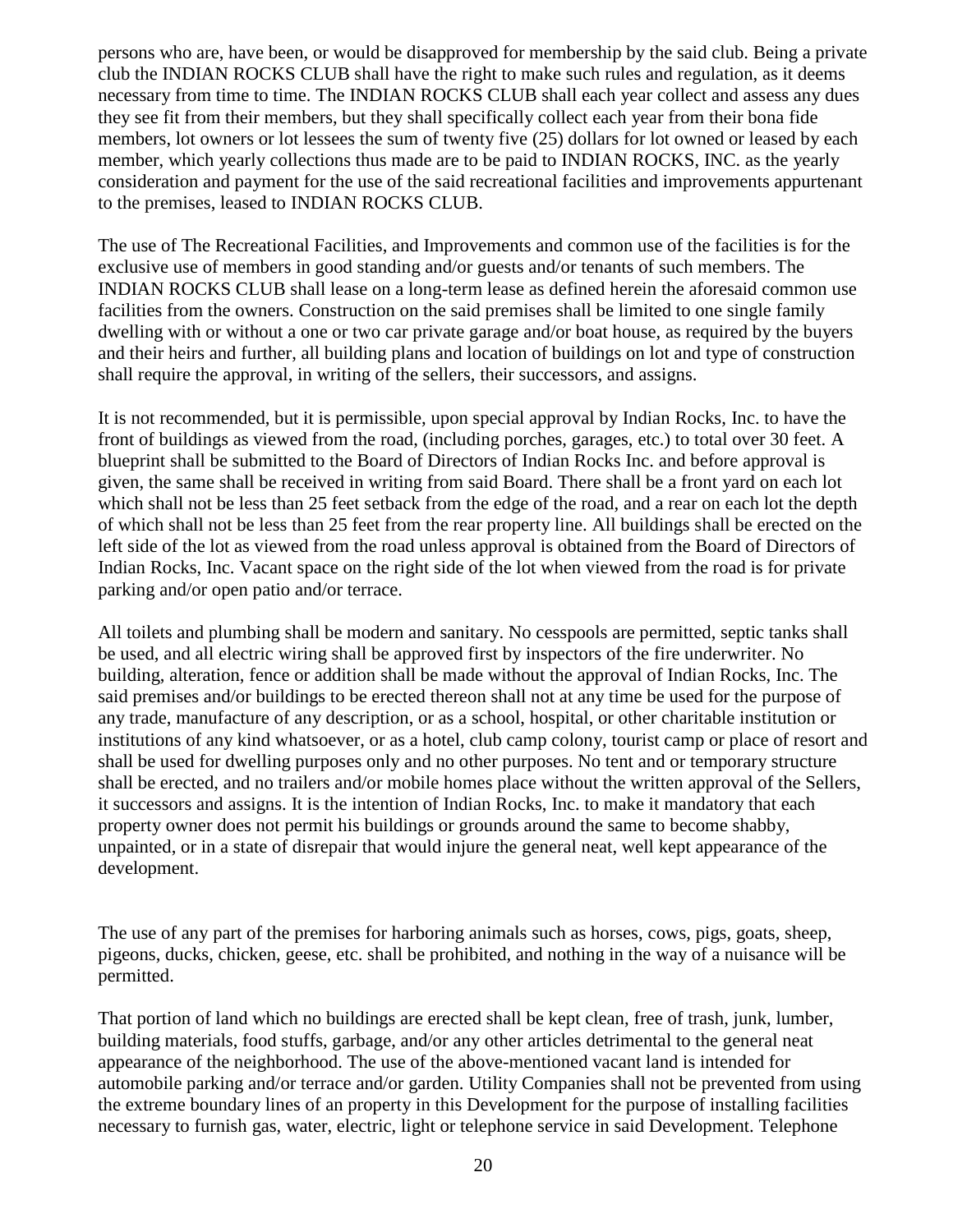and/or electric lights and power wiring shall be permitted to cross over property when necessary, but not to interfere with any building erected thereon. The use of any type of signs whatsoever on any part of the property is not permitted without the written permission of Indian Rocks, Inc. These covenants are to run with the land and shall be binding on all parties and persons claiming under them until January 1, 2000 at which time said covenant shall automatically extend for an additional period of fifty (50) years, unless vote of the majority of the members of the Indian Rock Club and the mutual agreement of the Board of Directors of Indian Rocks, Inc. It is agreed to change said covenants in whole or in part.

It is hereby agreed that the use and the maintenance of roads and common use facilities shall be the Grantees and users responsibility and the Grantor herein, shall in no way be held responsible for any accidents, damages, maintenance, or repairs, or other costs arising from or in the course of using such common use facilities or rights of way, and the Buyers will indemnify and save harmless, the Seller from any and all claim, loss, damage or injury growing out of such exercise. That said Buyers, for themselves and their heirs accept this conveyance subject to the easements, and restrictions set forth herein, for themselves, their heirs and covenant with the Sellers, its successors and that the said buyers will forever faithfully observe and perform the said several restrictions and conditions, and each of them and if said Buyers or any person claiming under them shall at any time violate or attempt to violate or shall omit to perform or observe any one of the restrictions and conditions set forth in this deed, it shall be lawful for any person owning a lot and deriving title through the Seller, which is subject to the same restrictions or conditions in respect to which the default is made, to institute and prosecute appropriate proceedings at law or inequity for the wrong done or attempted.

No noxious or offensive activity shall be carried on upon any lot nor shall anything be done therein which may be or may become an annoyance or nuisance to the neighborhood. Enforcement shall be by proceedings of law or inequity against any person or persons violating or attempting to violate any covenant to restrain, violate, or recover damages. Invalidation of any one of these covenants by Judgment or Court order shall in nowise effect any of the other provisions, which shall remain in full force and effect. These conditions are binding upon the heirs and successors of the parties hereto.

# INDIAN ROCK - BEAR TRACT DEVELOPMENT

TOGETHER with, unto the grantees, their heirs and assigns, in common, however, with the grantors, their heirs and assigns, the following:

(a) The right of egress, regress and ingress over all roadways as shown on map of Grantor.

(b) The right to the use of a common dock and land to be provided for the common use of the grantor, his heirs and assigns.

(c) The right to use the aforesaid roadways and facilities as is hereby granted, upon the condition and subject to the restrictions that the Grantees, their heirs and assigns, contribute a proportionate amount for the maintenance and repair of the said roadways and common dock by those using same.

(d) The aforementioned rights and privileges are granted upon the condition and subject to the restrictions, as to the grantees, their heirs and assigns, that no docks for boating shall be allowed in areas set aside for swimming and that any dock in a common use area shall be for common use (as the term common use is hereinafter defined), and individually owned and used docks are not permitted as to the Grantees, their heirs and assigns.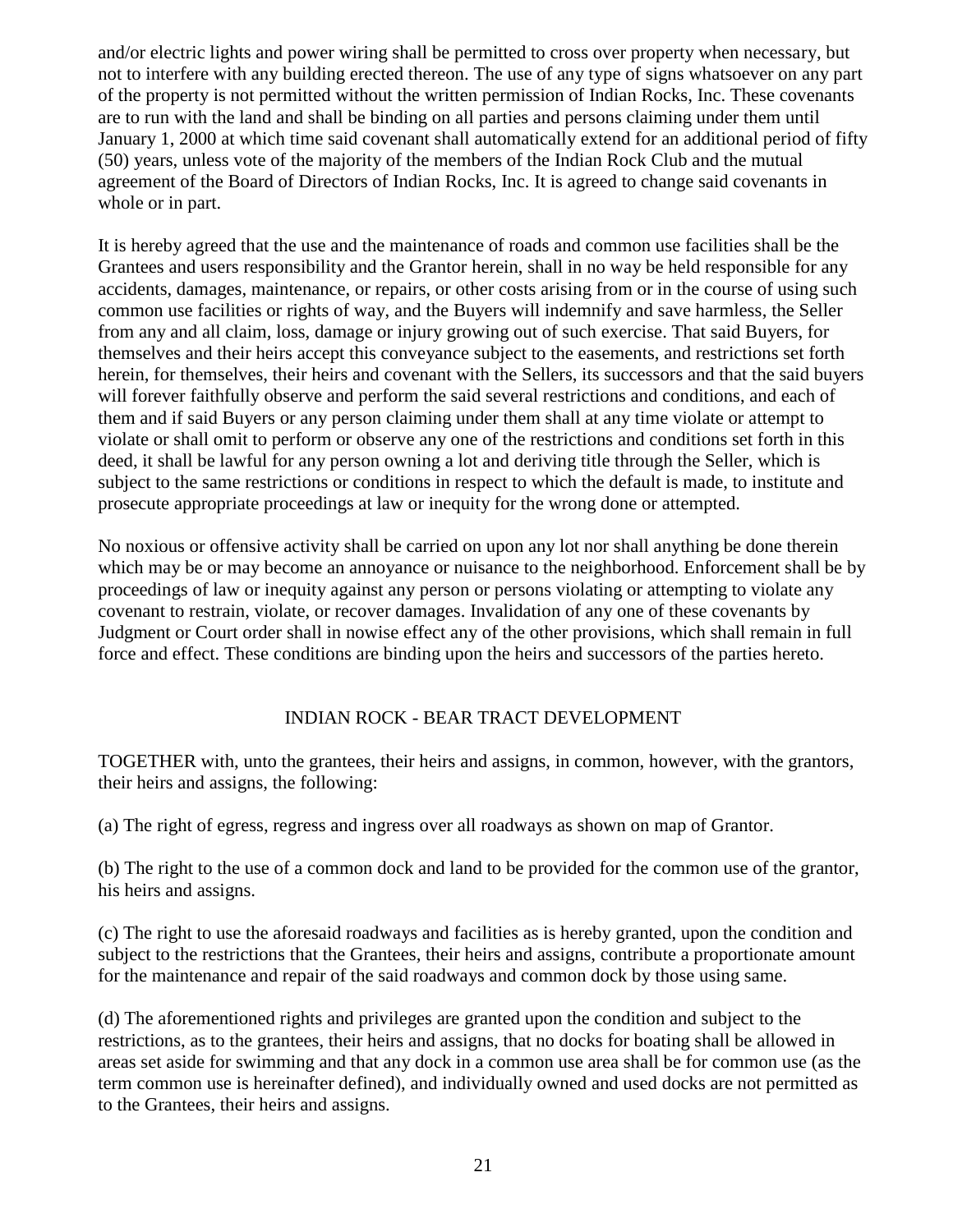(e) The Grantees, their heirs and assigns shall have the right to the use of the waters of Lake Wallenpaupack for recreation and other purposes to the same extent as is now enjoyed by the Grantors, subject, however, to the manner, form and restrictions set for the in an agreement from the Pennsylvania Power and Light Company to the Grantor.

(f) That the term common use, as hereinbefore used shall be construed to mean the exclusive use by owners and other guests of the property developed by the Grantor and land described in and conveyed to the Grantor by deed from the Pennsylvania Realty and Investment Company. The Grantees, for themselves, their heirs and assigns, agree to and with the Grantors, their heirs and assigns, as follows:

1. The said premises and/or buildings to be erected thereon shall not at any time be used for the purpose of any trade, manufacture or business of said description, or as a school, hospital, or other charitable institution or institutions, of any kind whatsoever, or as a hotel, club, camp colony, tourist camp, or place of resort, and shall be used for dwelling purposes only and no other purposes.

2. That construction on the said premises shall be limited to one single family dwelling with or without a one or two car private garage and/or boat house, as required by the Grantees, their heirs and assigns and further, all building plans and location of buildings on lot and type of construction shall require the approval, in writing, of the Grantors, their heirs and assigns.

3. That no building, garage or kitchen shall be erected unless there is first erected thereon a main front bungalow.

4. That no sewage and waste water shall be disposed of, except by approval of septic tank. Any other manner of disposal of sewage and wastewater shall constitute a public nuisance.

5. That no toilets, outhouses, fences or any kind or height or other unsightly structures shall be erected.

6. That no tents and/or temporary structures shall be erected, and no trailers and/or Mobile Homes placed without the written approval of the Grantors, their heirs and assigns.

7. That no poultry, farm animals and live stock of any kind whatsoever shall be raised or kept upon the premises. Only one dog and/or cat shall be permitted each property holder.

8. It is the intention of the Developers to make it mandatory that each property owner does not permit his buildings or grounds around the same to become shabby, unpainted, or in a state of disrepair that would injure the general neat, well kept appearance of the development.

9. That portion of land which no buildings are erected shall be kept clean, free of trash, junk, lumber, building materials, food stuffs, garbage, and/or any other articles detrimental to the general neat appearance of the neighborhood. The use of the above-mentioned vacant land is intended for automobile parking and/or terrace and/or garden.

10. Utility Companies shall not be prevented from using the extreme boundary lines of any property in this Development for the purposes of installing facilities necessary to furnish gas, water, electric, light or telephone service in said Development. Telephone and/or electric lights and power wiring shall be permitted to cross over property when necessary.

11. The use of any type or kind of sign whatsoever on any part of the property is not permitted without the written permission of Indian Rocks, Inc.